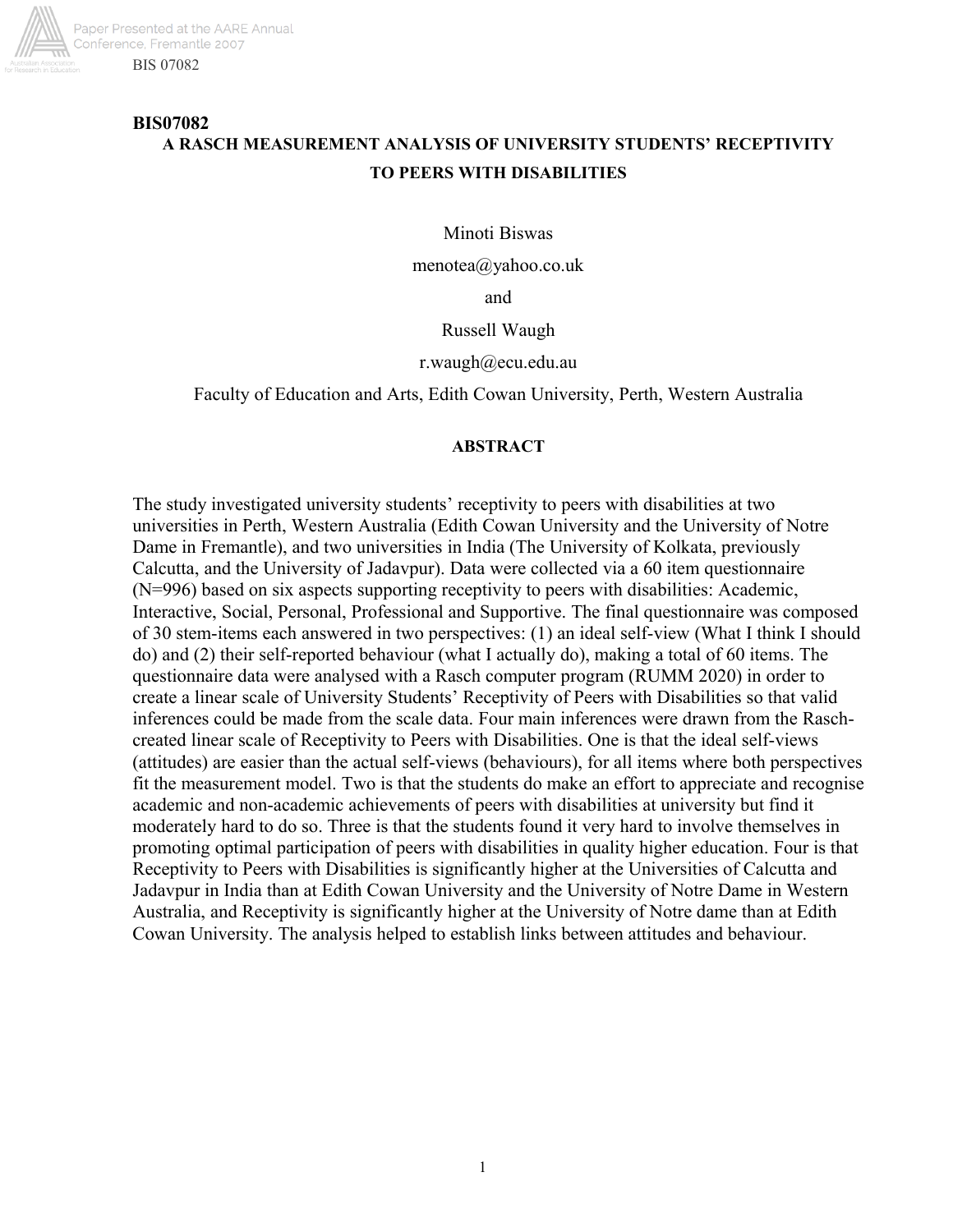

# **A RASCH MEASUREMENT ANALYSIS OF UNIVERSITY STUDENTS' RECEPTIVITY TO PEERS WITH DISABILITIES**

People with disabilities are increasingly turning to higher education to achieve their career and professional goals (Prentice, 2002), and more and more people with disabilities are beating prejudice to perform in various activities. Students with disabilities, whether at schools, colleges or universities, have already demonstrated that given the opportunity, they can acquire knowledge and skills, and can participate in all activities similar to their regular peers. However, there are barriers which still affect those with impairments and disabilities, negatively (Treolar, 1999). During the launching of the Disability Strategy on 30 April 2001, Helen Clark, Prime Minister of New Zealand, said that many people with impairment, "are unable to reach their full potential or participate fully in our communities because of the barriers they face doing everyday things" ( New Zealand Disability Strategy, 2001, p. 5). The barriers relate to various factors, but mainly social attitudes. "Personal and societal attitudes towards people with disabilities must change… for attitude is the biggest barrier facing disabled people" observed Gary Williams (New Zealand Disability Strategy, 2001, p.4). However, attitudes towards individuals are bound to vary from culture to culture, and there is a range of differences present because attitudes are very much influenced by culture and tradition (Saravanabhaban & Saravanabhavan, 2001). Fostering and promoting acceptance and receptivity of students with disabilities is what should beat the heart of disability programs at education centres. This involves understanding and recognizing a student with a disability, and developing right attitudes towards disadvantaged peers (Prentice, 2002).

## **Background**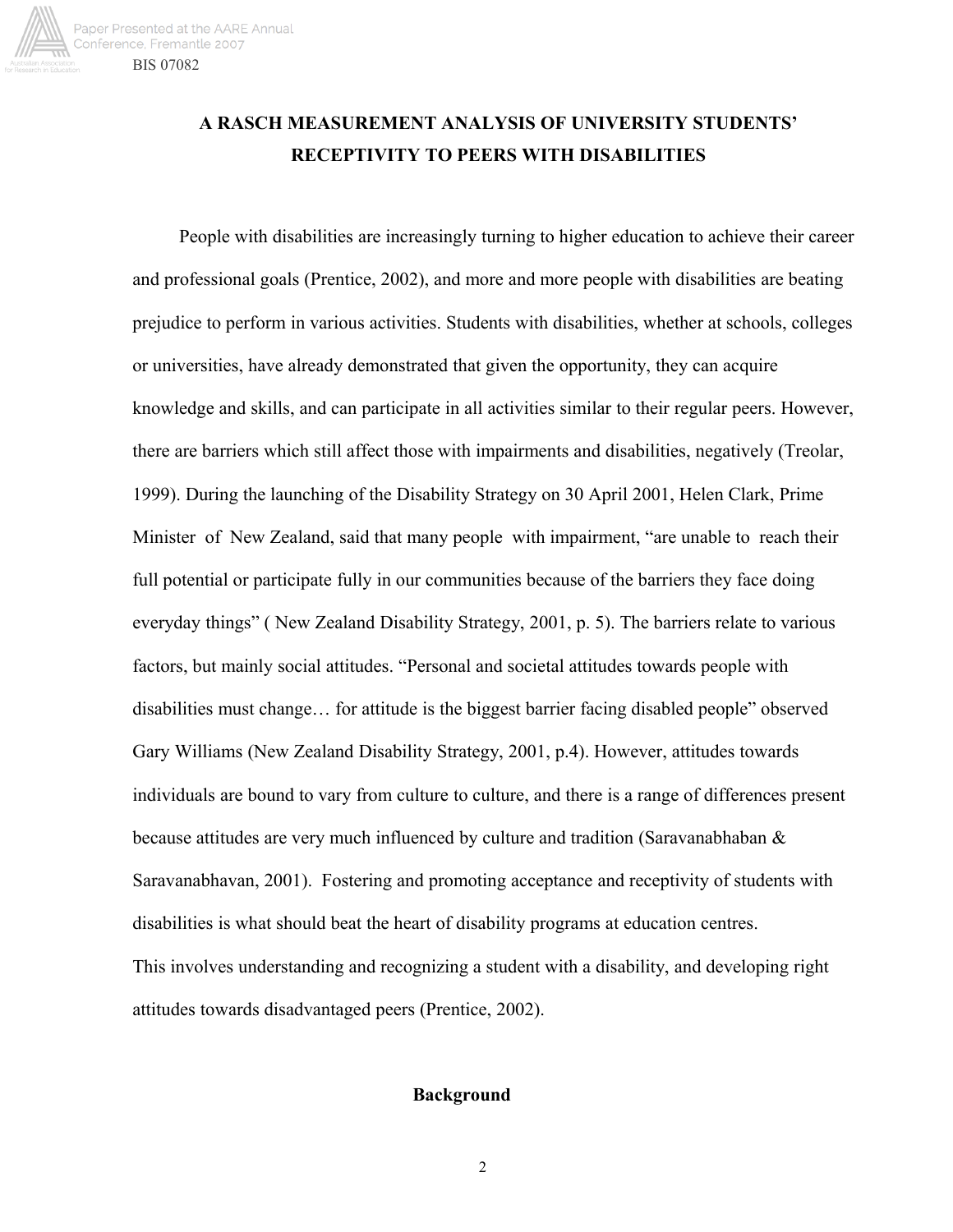

## Disability Issues and Right to Higher Education

The rights of people with disabilities have been an issue in dispute for many years. Some claim that those with disabilities should have the same right as normal students (the same quality of education, the same status, the same degree of respect). All students, regardless of disability and circumstance, have a right to access and participate in higher education, to fairness and equity, and to services and entitlements including opportunities to be independent (source of information: Disability Policy, 1992).

The United Nations Declaration made during the International Year of Disabled people in 1981 included the right to receive an education that would enable students with disabilities to develop their skills and capacities to the full. The right was also embodied in the United Nations Conventions on the Rights of the Child in 1990 (Hert, 1993, cited by Jenkinson, 1997, p.25). The Declaration also reflected a disabled student's right to a future-based education that was comparable to that received by the majority of students. The rights of students with disabilities included the right to appropriate assessment of educational needs (Jenkinson, 1997, p.26). The 1981 Education Act in Britain and the New South Wales Department of School Education reflected the same rights (Human Rights Australia, 1993). The right to education in the European Convention of Human Rights, coupled with the Human Rights Act (1993) may give a right to have a disability properly taken into account in the education field. Article 2 of the First Protocol to the European Convention of Human Rights reads: "No person shall be denied the right to education. In the exercise of any functions that it assumes in relation to education and to teaching, the State shall respect the right of parents to ensure such education and teaching in conformity with their own religious and philosophical convictions" (Tyrer, 2000-2002).

## Perspectives on disability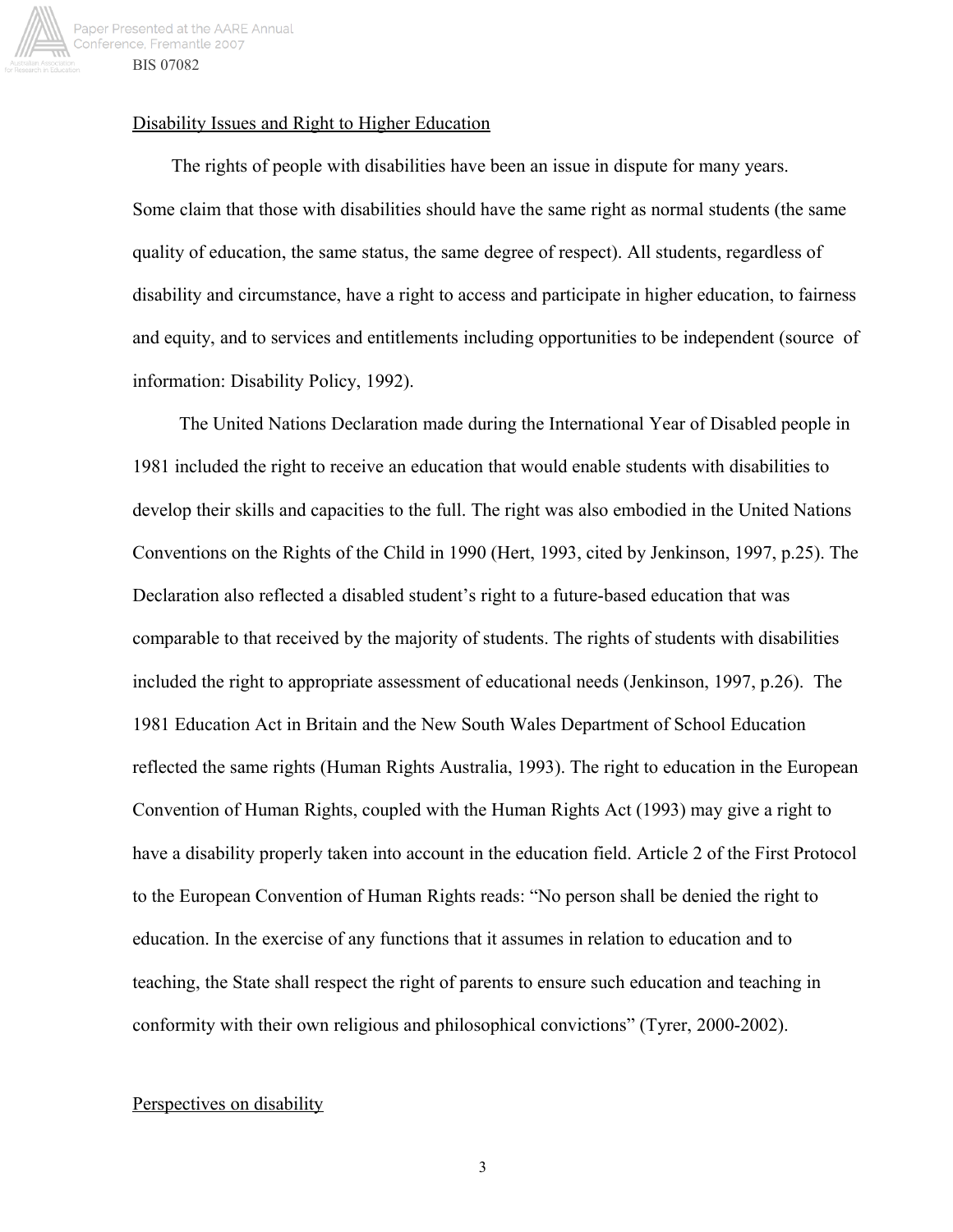

Although better community awareness and community education are making valuable contributions to encourage people with disabilities prove their worth (Biswas, 2002; Prentice, 2002), students with disabilities may still feel misunderstood in certain educational settings… (Treolar, 1999). As research on the welfare of people with disability, particularly students with disability, shows that western societies aim to recognize their rights of people with disability in full equality with non-disabled members of the society, youth with disabilities in India have somewhat less opportunity due to the general climate within the educational institution and the community (Disability India.com, 2004). However, educational institutions are currently bound by the terms of the disability policies and legislation, and regular university students have the freedom to accept or not to accept the policies. An explanation can be found in the results of a recent study by this researcher. In the past, students with disabilities were excluded from regular education because they lacked certain self-care skills, or the abilities of communication and ambulation, creating a fear of rejection among those with impairments or disabilities. What is important in minimizing this fear of rejection is the receptivity to and acceptance of these students by their non-disabled peers. Specialized services and appropriately integrated educational environments would prove truly beneficial for students with disabilities only when regular students hold accepting attitudes towards their peers with disabilities through interactions at universities. It is, therefore, most appropriate for regular university students to have an understanding of disability, and acceptance of the support needs of those with disabilities. "This involves treating students with disabilities as people, seeing them as able, and accepting their differences, learning the appropriate language of disability, recognizing a student who might have a disability…."(Treolar, 1999 cited by Prentice, 2002, p.2). This means that successful initiatives should be designed by the universities to aid students in accessing the educational offerings at a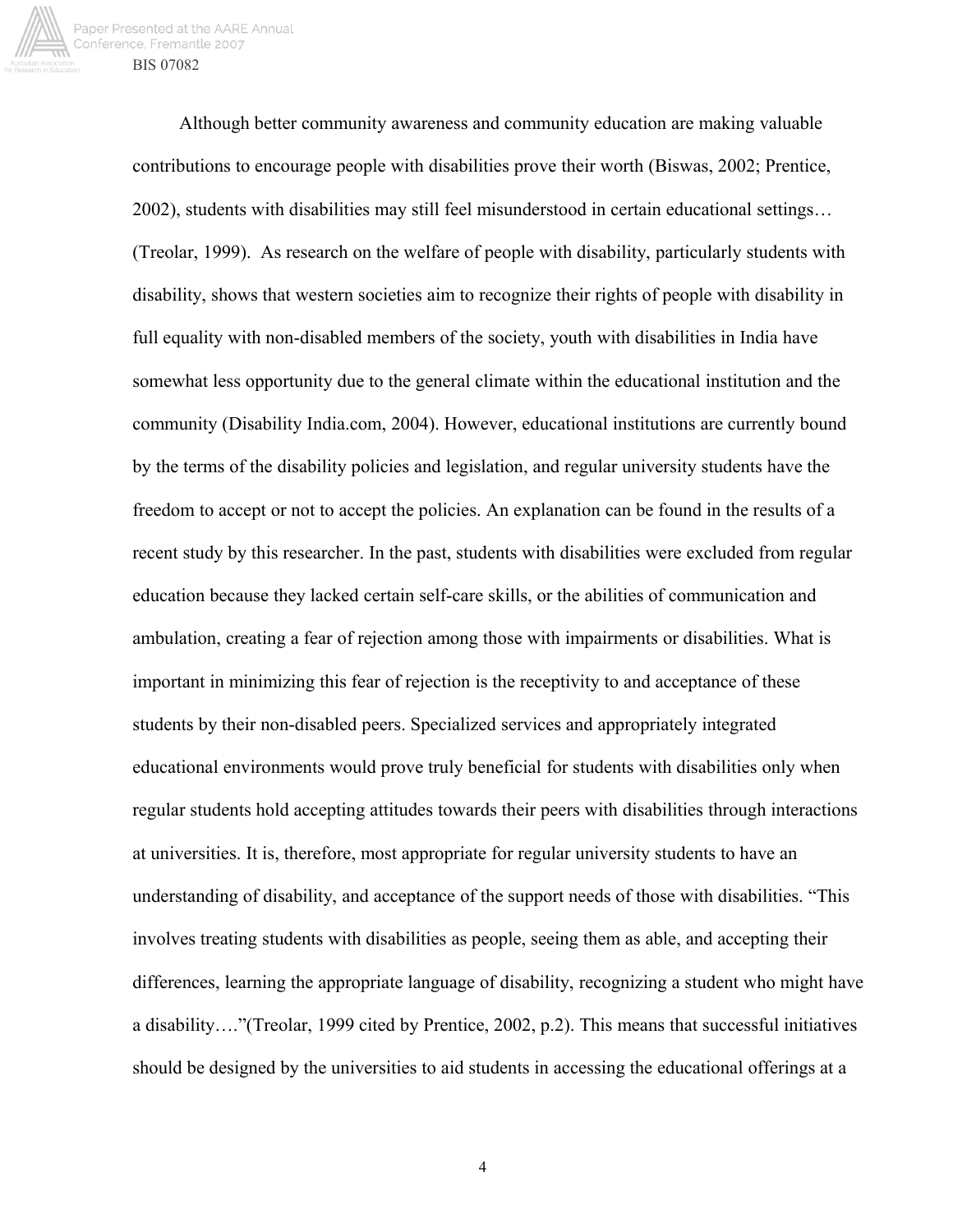

higher education level. There have been policy moves in Australia, the USA, Canada, New Zealand, United Kingdom and India over the past 20 years, not only for better community awareness of people with disabilities, but also for community education to accept responsibility to meet the needs of students with disabilities in the regular class environment with non-disabled peers .

#### Receptivity to students with disabilities

There seems to be a lack of research, in India, from the regular students' perspective, whether at school, college or university level, and there were no studies involving the creation of a unidimensional scale of regular students' receptivity of peers with disabilities. Thus the present study is expected to provide critical missing information from prior survey studies, to generate new knowledge, producing a new scale of Receptivity of Peers with Disabilities in which the person measures and item difficulties are calibrated on the same scale, and help administrators to better cater for students with disabilities. Studies exploring personal and societal attitudes and behaviours toward students with disabilities show that, in spite of the changing policies promoting equal opportunities for students with disabilities, peer attitudes and behaviours toward those with disabilities, still need to improve. Regular, non-disabled university students certainly need to be motivated into accepting peers who have special needs. This is possible with student awareness and understanding of disabilities, and also appropriate behaviour toward individuals with disabilities on the university campus.

Just as government and university policies and legislation on disability in Western Australia seek to bring about change, provide people equal opportunities to realise their individual capabilities and potentials, through full participation in social and university

 $\sim$  5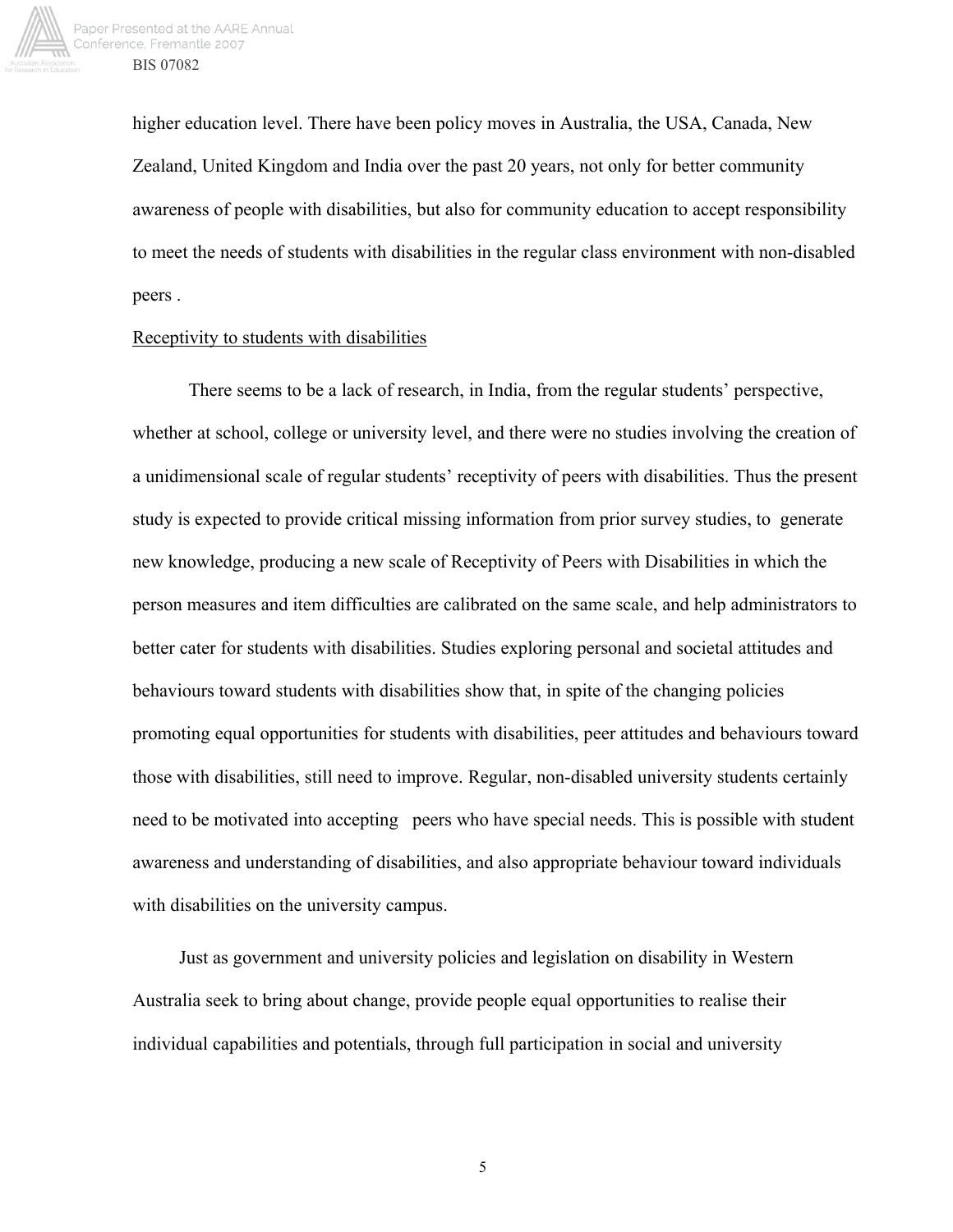

 activities, the Government of India has also announced a plan to make education disabledfriendly by 2020 and 'to make mainstream education not just available but accessible, affordable and appropriate for students with disabilities'…(Singh, 2001). However, it is not just enough to give admission to students with disabilities. It is also important to provide necessary facilities for them in the colleges so that they are part of the mainstream in the true sense of the word. Recent reports show that the Government of India is providing scholarships to students with disabilities to pursue studies at post school level.

 Findings indicate that regular university students often lack motivation and experience to establish interpersonal relationships with peers with disabilities (Biswas, 2002). The study also indicates that the general attitudes of university students toward peers with disabilities are positive, but it is hard for many to translate their attitudes into actual behaviour. This study is important from the point of view of students with disability who rarely need special treatment. What they need is our understanding, fair treatment, a positive approach to their problems, receptivity and acceptance. This study is important for it examines perspectives on disability, investigates the possibility of changes through interactions between disability-related legislation and educational programs, social and university policies, and establishes links between attitudes and behaviours that may lead to better receptivity and better acceptance of peers with disability at university.

### Response to Disability

Current research in Australia indicates that the mainstreaming of secondary school with disabilities into the regular classes (now called inclusion) has a significant effect on these students and helps them to develop better self-esteem, social understanding and

 $\sim$  6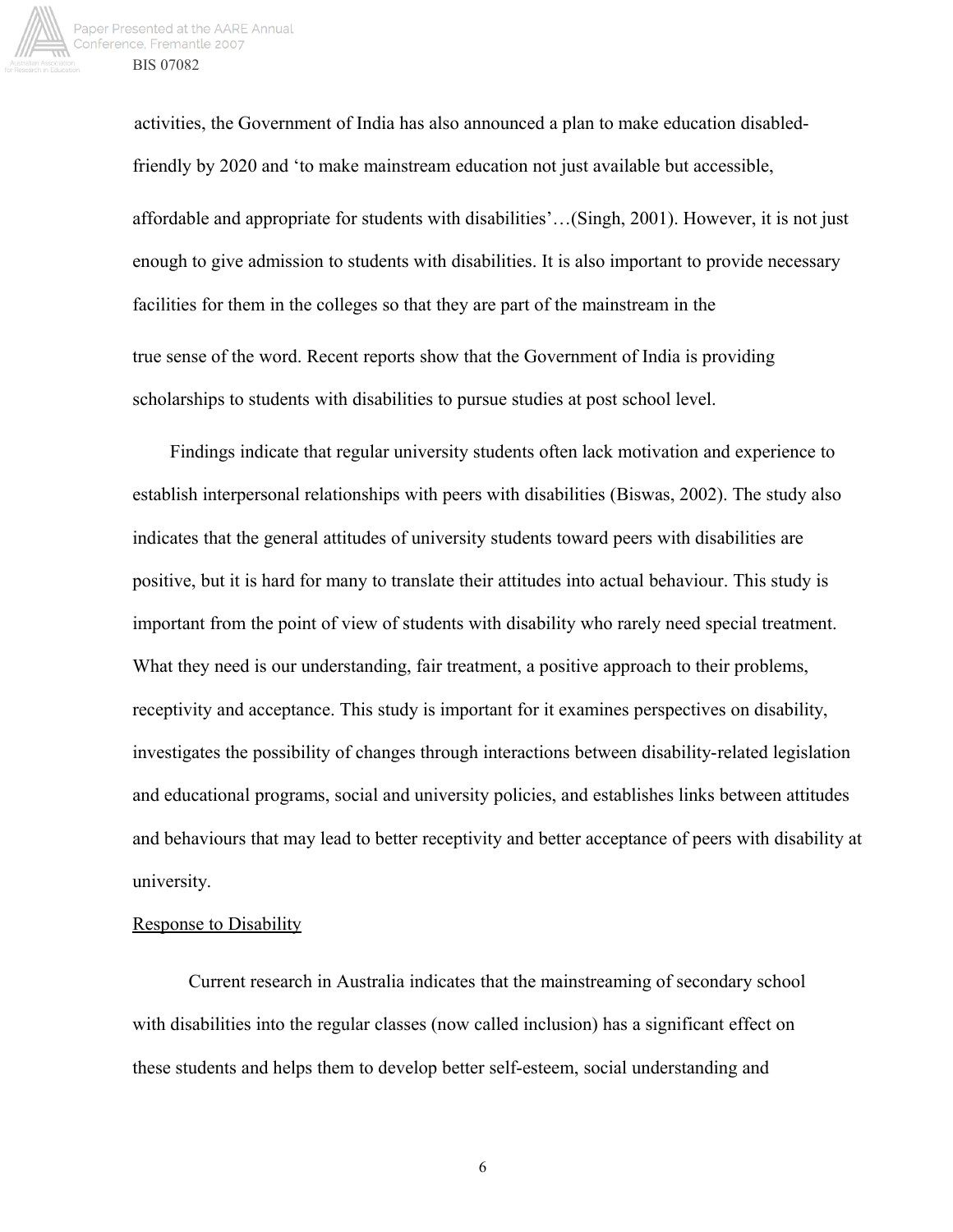

interpersonal relationships (Noland, McLaughlin, Howard & Sweeny, 1993). Special provisions are determined for students with severe physical or sensory difficulties, and for students who have a specific learning difficulty, to assist them to access and complete the course being undertaken on an equal basis with their non-disabled peers in Western Australia. Available literature shows that there had been surveys focusing on integration, introducing steps to improve the campus climate for students, and promoting classroom-awareness in high schools. Kemp (2003) and Ward, Center and Bochner (1994) investigated the possibilities of integrating children with disabilities into regular classrooms. A search of the literature found no other related studies with Western Australian data. However, literature shows that research on attitude towards students with disabilities and studies on integration in schools were conducted by Gannon and MacLean (1996). Forlin, 1997), Darcy and Daruwalla (1999), Tait and Purdie (2000), who focused on integration, introducing steps to improve the campus climate for students, and promoting classroom-awareness in high schools.

 The Indian scenario is somewhat different. It has been part of India's cultural heritage to help the poor, the aged and those with disabilities. However, it was only half a century ago that it was understood that people with disability conditions had potential and talent which needed to be understood, realized and promoted. Of late, there is a realization that people with disabilities are capable of living independently and that they can be useful contributors to society (Saravanabhavan & Saravanabhavan, 2001). As understanding attitudes toward people with disabilities is an important necessity to build an effective educational system and an integrated society (Saravanabhavan & Saravanabhavan, 2001), more and more articles on the acceptance of disability have being published, and studies had been undertaken by researchers in India. Programs focused on Inclusive Education incorporated attitude-changing strategies which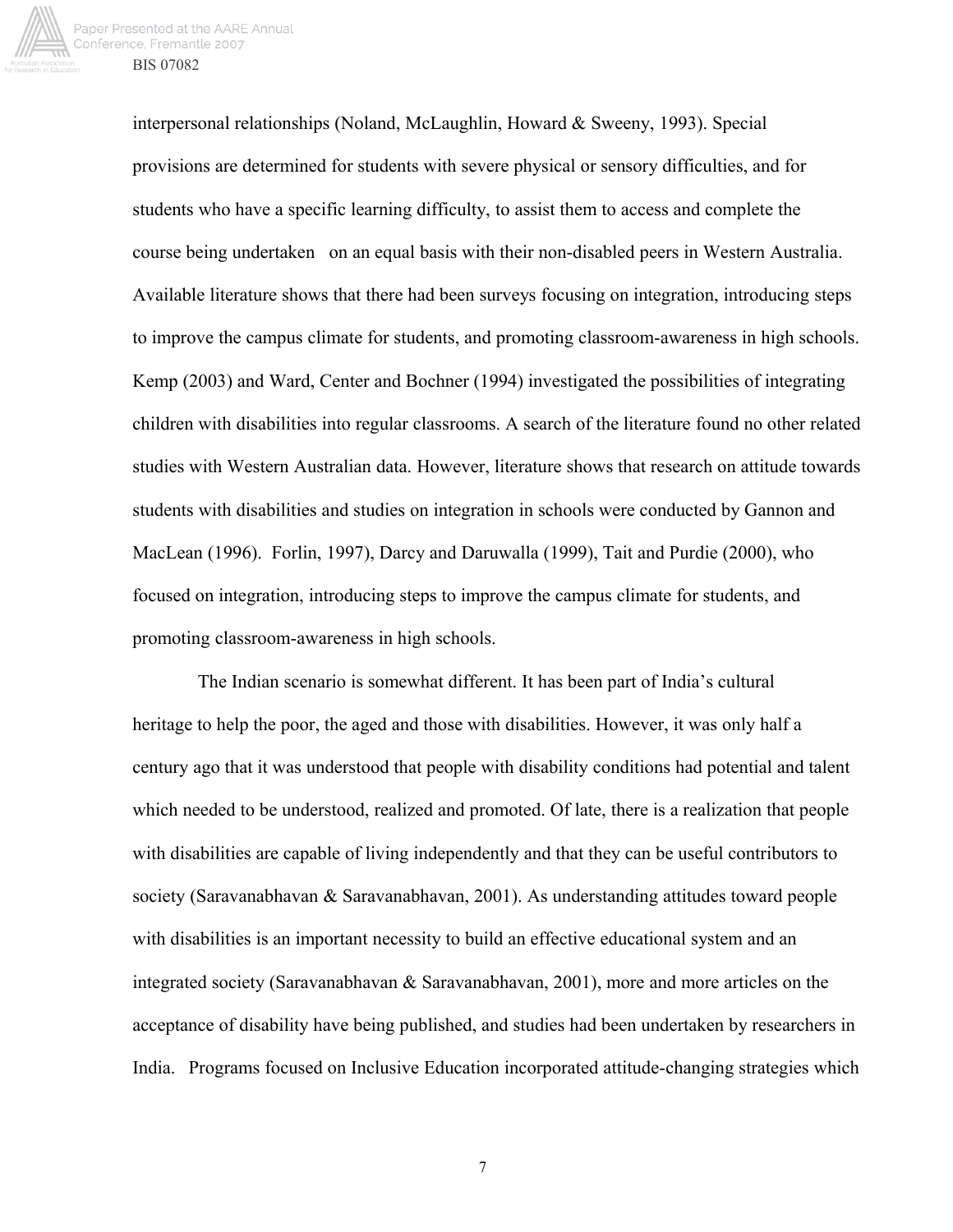

aimed at acceptance of peers with disabilities by the regular students (Lynch in Centre for Studies on Inclusive Education, (2002). Studies focused on educational and vocational training, social integration of the visually impaired, and rehabilitation of children with disabilities particularly the visually impaired were conducted. Singh (2001), in his book 'Enabling the Differently Able', discussed various kinds of disabilities, and social problems faced by those with disabilities. As the research shows there is a lack of similar or related studies in Australia and India.

#### **Literature on Attitude, Behaviour and Receptivity to Peers with Disabilities**

#### *Attitude Formation*

The literature associated with attitude formation shows that social psychologists have been concerned with the formation of people's attitudes about objects, groups, issues and events (Darley, Gulcksberg, Kamin & Kinchla, 1984). As identified and documented by Gleason (1991), Reber (1995), and Gerber (1997), attitudes towards people with disabilities can be formed or developed in the participants during childhood, at the age of 4 or 5 years. However, attitudes can be modified and further developed in both in older children and adults. The question often asked is how do these attitudes form, change or develop? As Fernald (1997, p.562) states "they arise initially through contacts with our parents, early teachers, and other adults. Later, peers and friends influence the various components." There are, at least, three processes by which these attitudes form (Fernald (1997, p.563): (1) Direct instruction and modeling where the child learns by following the example of another; (2) Classical and operant conditioning which is associated with good outcomes or positive consequences; and (3) Role of Cognition: Attitudes may develop or change through the way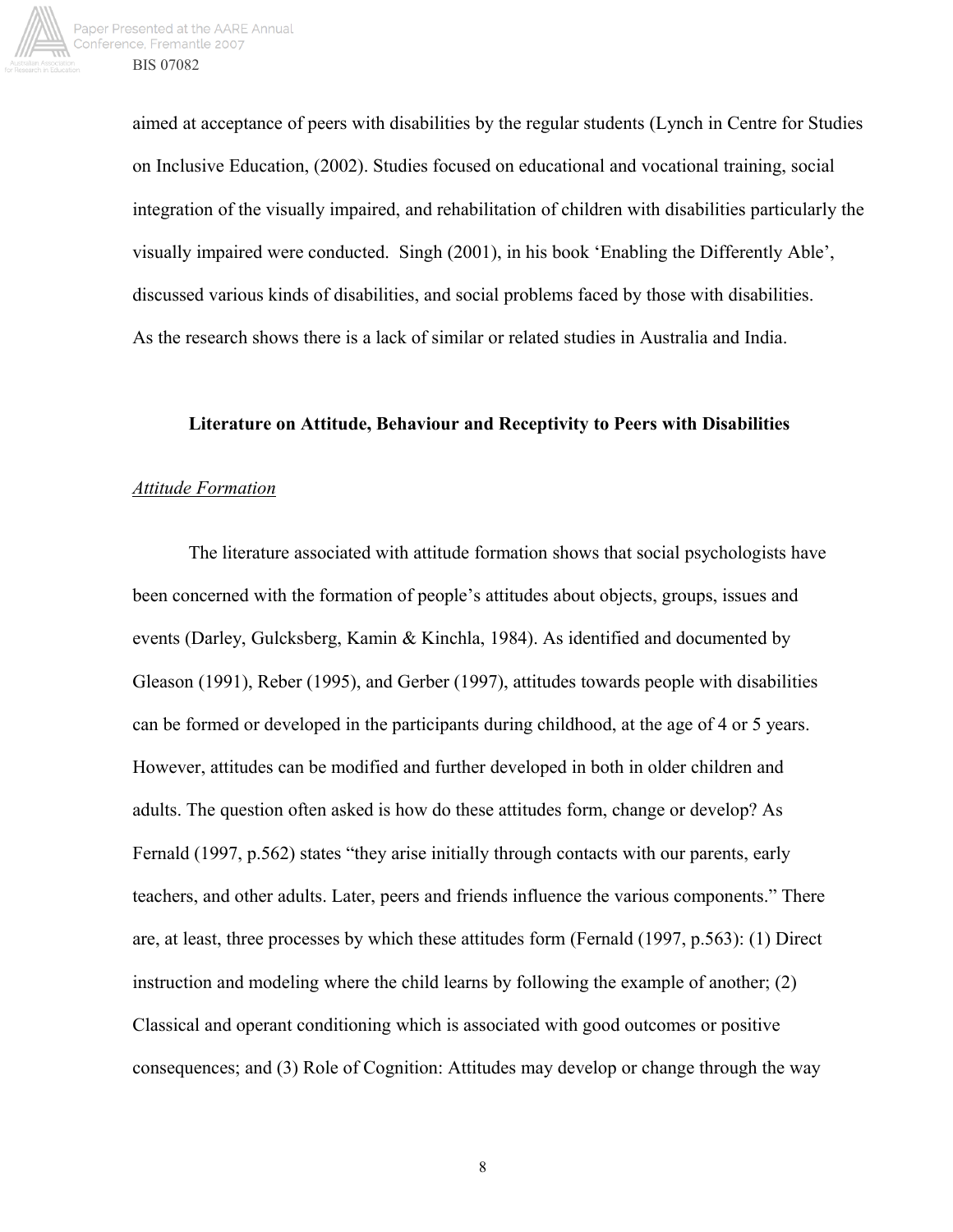

we think about things, without direct instruction, modeling or any significant conditioning. Cognitive processes can be fundamentally involved in the development of attitude (Chaiken & Stangor cited in Fernald, 1997, p.562-563). In other words, thought may be the basis for attitude formation. They can develop or change through the way we think about things and reason (Fernald, 1997). According to Triandis (1971, p.101) "Attitudes are learned" and they are acquired from other people. The sources of attitude change are a person, a group, a newspaper, a radio or an object of attitude.

 Some literature exists on the importance of positive peer attitudes towards those with disabilities, but there is little empirical research regarding the actual behaviours of students towards peers or co-learners with disabilities at university. All students, regardless of disability and circumstance, have a right to access and participate in higher education, to independent (Source of information: Disability Policy, 1992). The United Nations Declaration made during the International Year of Disabled people in 1981 included the right to receive an education that would enable students with disabilities to develop their fairness and equity, and to services and entitlements including opportunities to be skills and capacities to the full. The right was also embodied in the United Nations Conventions on the Rights of the Child in 1990 (Hert, 1993, cited by Jenkinson, 1997, p.25). The Declaration also reflected a disabled student's right to a future-based education that was comparable to that received by the majority of students. The rights of students with disabilities included the right to appropriate assessment of educational needs (Jenkinson, 1997, p.26). The 1981 Education Act in Britain and the New South Wales Department of School Education reflected the same rights (Human Rights Australia, 1993). The right to education in the European Convention of Human Rights, coupled with the Human Rights Act (1998) may give a right to have a disability properly taken into account in the education field.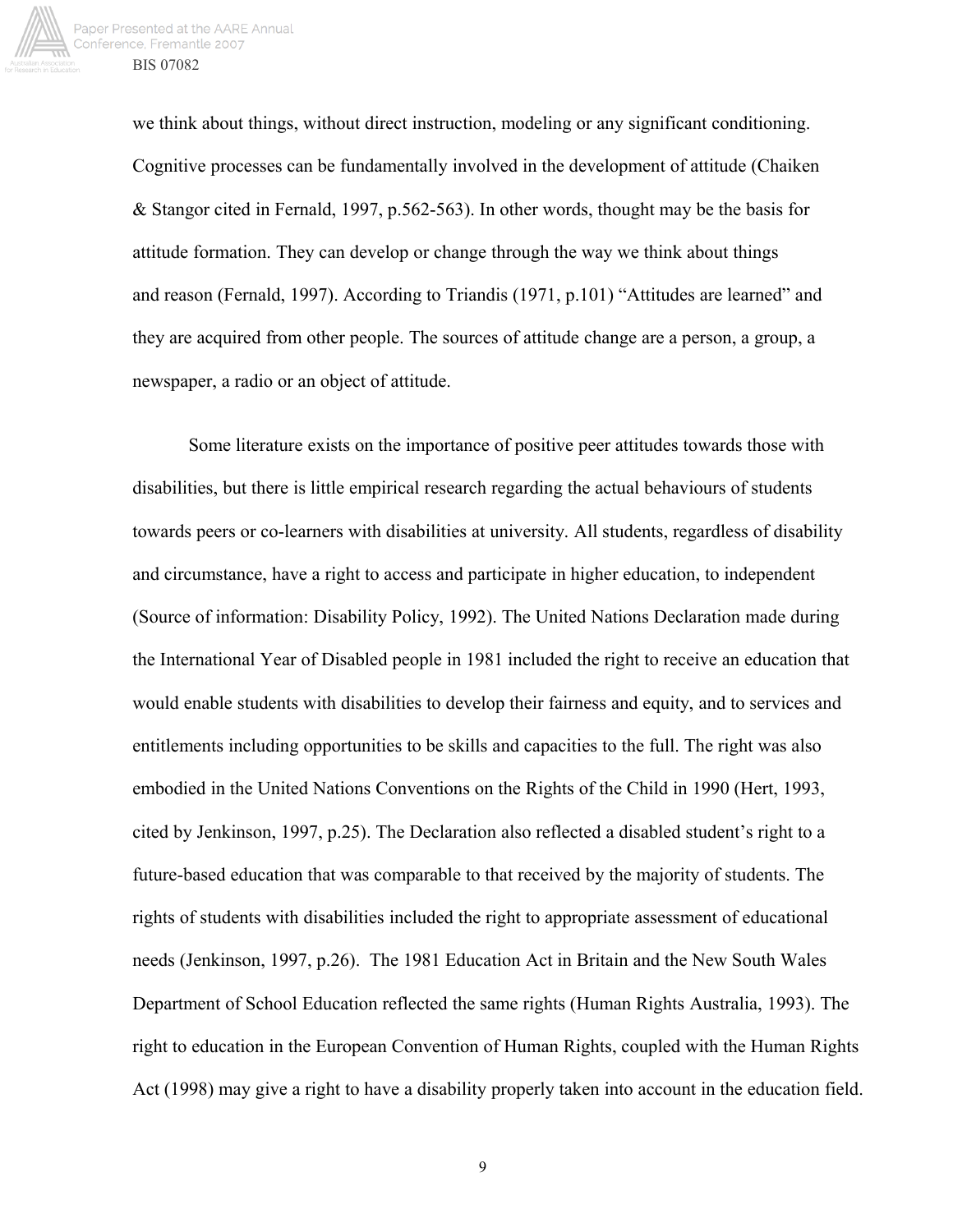

## *Attitude and behaviour links*

Attitudes, as Triandis (1971) suggested, could be changed in various ways. Change needs to occur in all the attitude components. New information, pleasant and unpleasant, and even traumatic experiences with the attitude object can change the cognitive, affective and behavioural components (Triandis, 1971). "Attitudes influence behaviour, and behaviour influences attitudes" (Scarr & Zanden, 1984, p.316). A study of attitude shows that attitudes to some extent can explain or predict a person's behaviour and attitude implies that attitude influences a person's behaviour (Payne cited in Schibeci, 1985). However, Schibeci suggests that the relation between attitude and behaviour is not always consistent. LaPiere's investigation in 1934 on racial prejudice (cited in Schibeci, 1985), showed that attitudes expressed in the questionnaire actually approached them. Findings of Morgonosky's investigation in 1990 on the perception of apparel quality refutes the assertion that attitude can predict behaviour. Studies cited by Fernald (1996), also demonstrate inconsistencies in individual's cognitions. However, Skinner (1989, p.3) asserts "How people feel is as important as what they do". It is also believed that "Behaviour is often attributed to an initiating, originating, or creative act of will" (Skinner, 1989, p.15), and as behaviour is often said to grow or develop (Skinner, 1989), overt behaviour is not always an indication of an attitude.

The literature review indicates that numerous studies related to attitudes and behaviours toward people with disabilities have been conducted in the past. Surveys and research have focused on steps to make campus climate more congenial for students with disabilities, and to improve parents', educators', and peers' attitudes and behaviours towards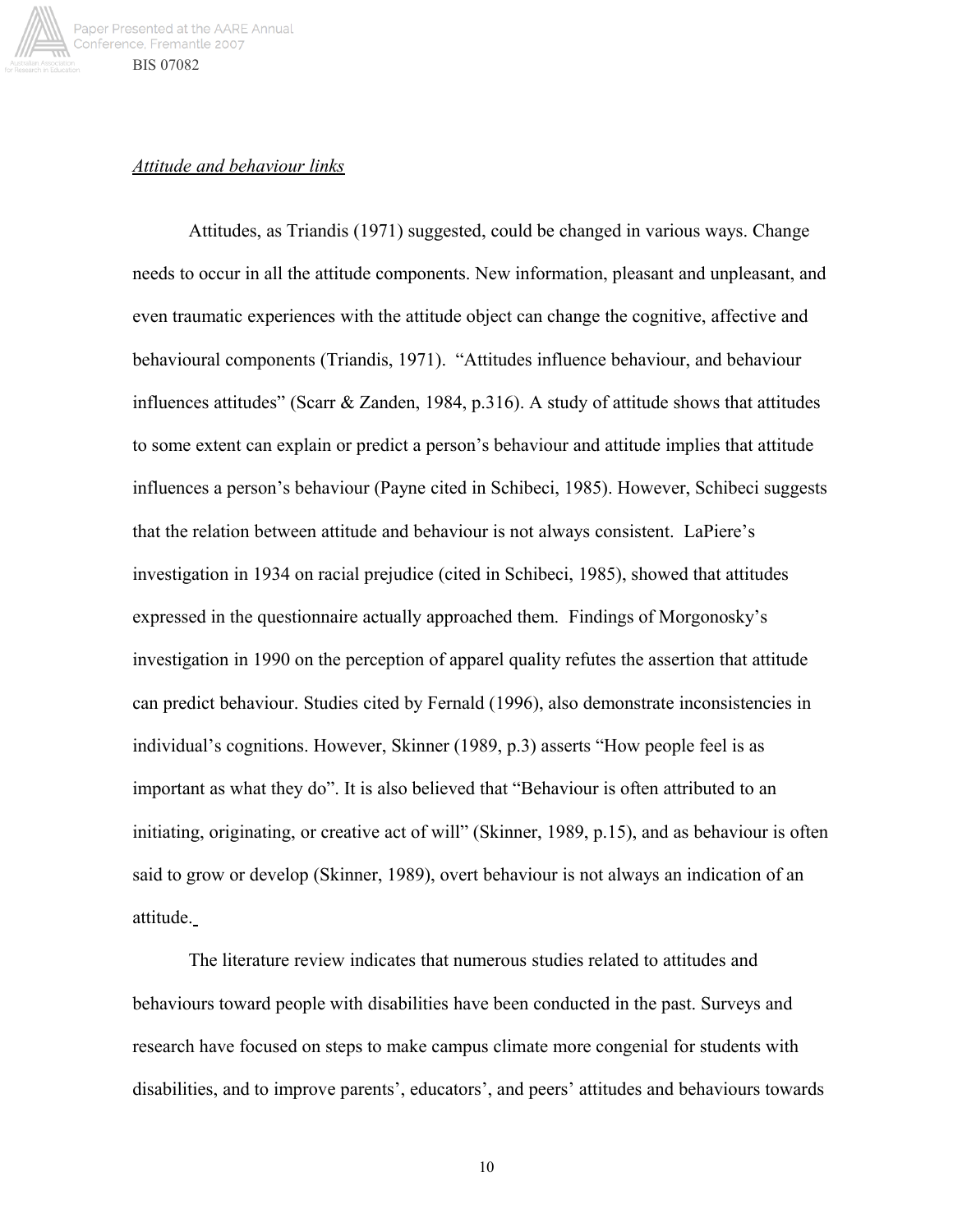

those with special needs. Opportunities are being provided to usher students with disabilities into regular classrooms and higher education. However, there seems to be a lack of studies of attitude and behaviour of university students toward peers with disabilities. University-based issues on disability have been mostly dealt with in American or British contexts. Studies indicate that similar literature in the Australian and Indian contexts is inadequate.

Current research in Australia indicates that the mainstreaming of secondary school with disabilities into the regular classes (now called inclusion) has a significant effect on these students and helps them to develop better self-esteem, social understanding and interpersonal relationships (Noland, McLaughlin, Howard & Sweeny, 1993). Special provisions are determined for students with severe physical or sensory difficulties, and for students who have a specific learning difficulty, to assist them to access and complete the course being undertaken on an equal basis with their non-disabled peers in Western Australia.

#### **Review of Measurement Techniques**

The most common measurement technique used in the social sciences is True Score Theory. This involves constructing a set of items which are shown to have internal consistency (usually with a Cronbach Alpha) and using the total score as the 'measure'. This 'measure' is said to consist of a so-called 'true score' plus a random error score, but it is non-linear since equal differences between the scale scores do not represent equal amounts of what is said to be 'measured'. True Score Theory 'measures' are often used in conjunction with response category techniques like Likert (1932) or semantic differentials (Osgood, Suci & Tannenbaum, 1957) which may not be ordered from low to high as required for measurement and can thus be called into question. So unless a modern computer program is applied to the data, such as a Rasch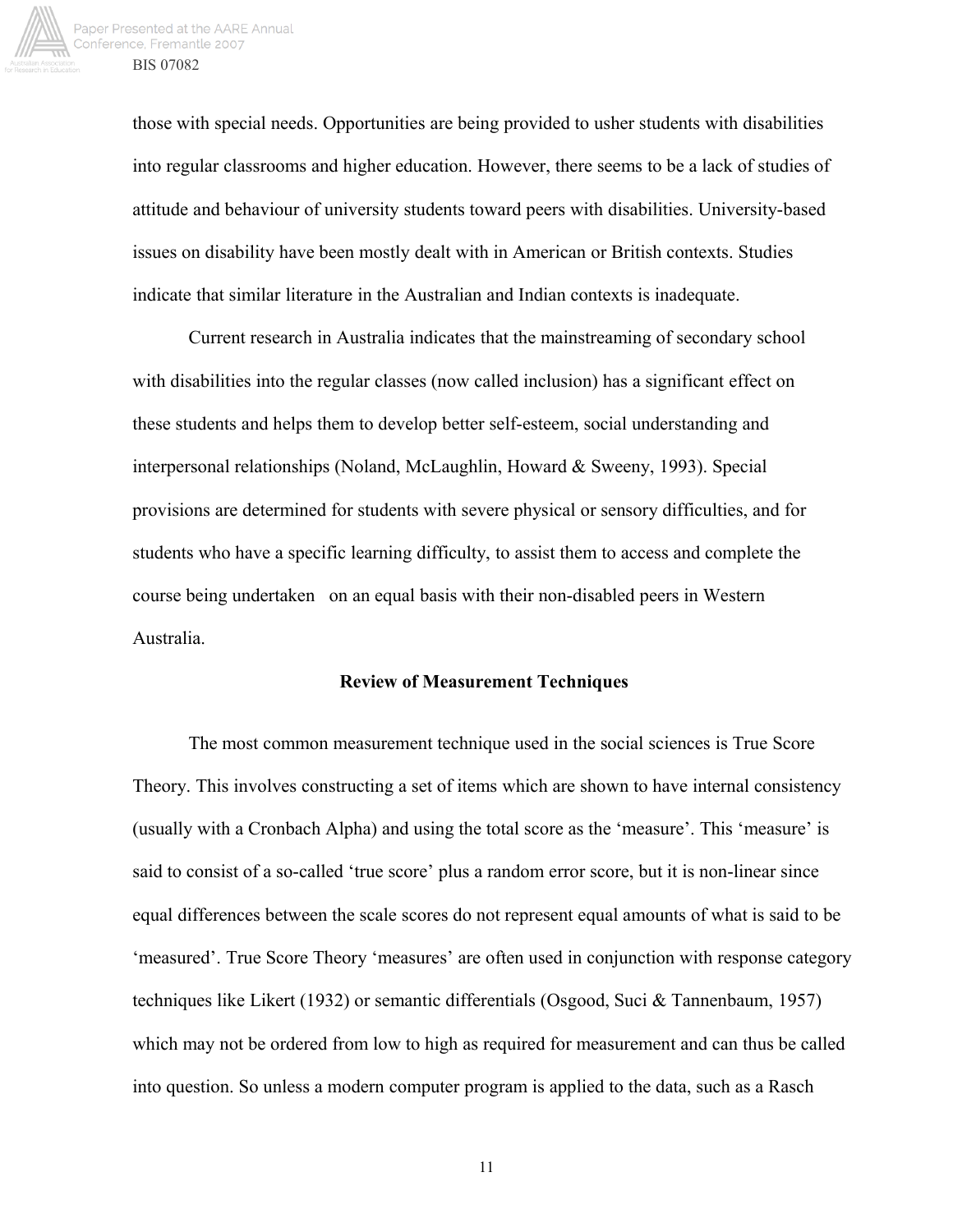

Measurement Model, a linear scale is not formed. Since the 1970s, computer programs have been developed to use with Rasch measurement and produce linear scales for social science data. Wright (1999) claims that Rasch measures are producing a minor revolution in the social sciences. Their use should, he claims, produce laws that are reproducible and stable, as there are in physics, for example. Rasch measures have been applied successfully to measure attitudes and behaviours of regular students (see Waugh 2001a, 20001b, 1999, 2003, 2005, 2006), but none seem to have been used specifically with students with disabilities (except for Biswas, 2002 and Waugh & Biswas, 2003).

Rasch (1960) first published a measurement model which could be used to make linear measures in the social sciences and both Wright (1999) and Waugh (2006) have said that it is currently the only known way to make linear measures in the social sciences. In Western Australia, it has been expanded and developed by Andrich and others, and there is a very good computer program using a Rasch model (called RUMM2020, Andrich, Sheridan & Lyne, 2005) which produces useful graphical and tabular output relating to a linear measure, if one can be created from the data. In qualitative terms, the items in a Rasch measure are ordered by difficulty from say low to medium to high, and the person measures are calibrated on the same scale as the item difficulties, but certain conditions must apply. First the model is probabilistic and it allows for a person with a high measure to get an item wrong, sometimes, and it allows for a person with a low measure to get a hard or medium item right, sometimes. Second, persons with low measures can only answer the easy items correctly (or positively for attitude and behaviour), but not the medium and hard items. Persons with medium measures can answer the easy items and the medium items correctly (or positively for attitude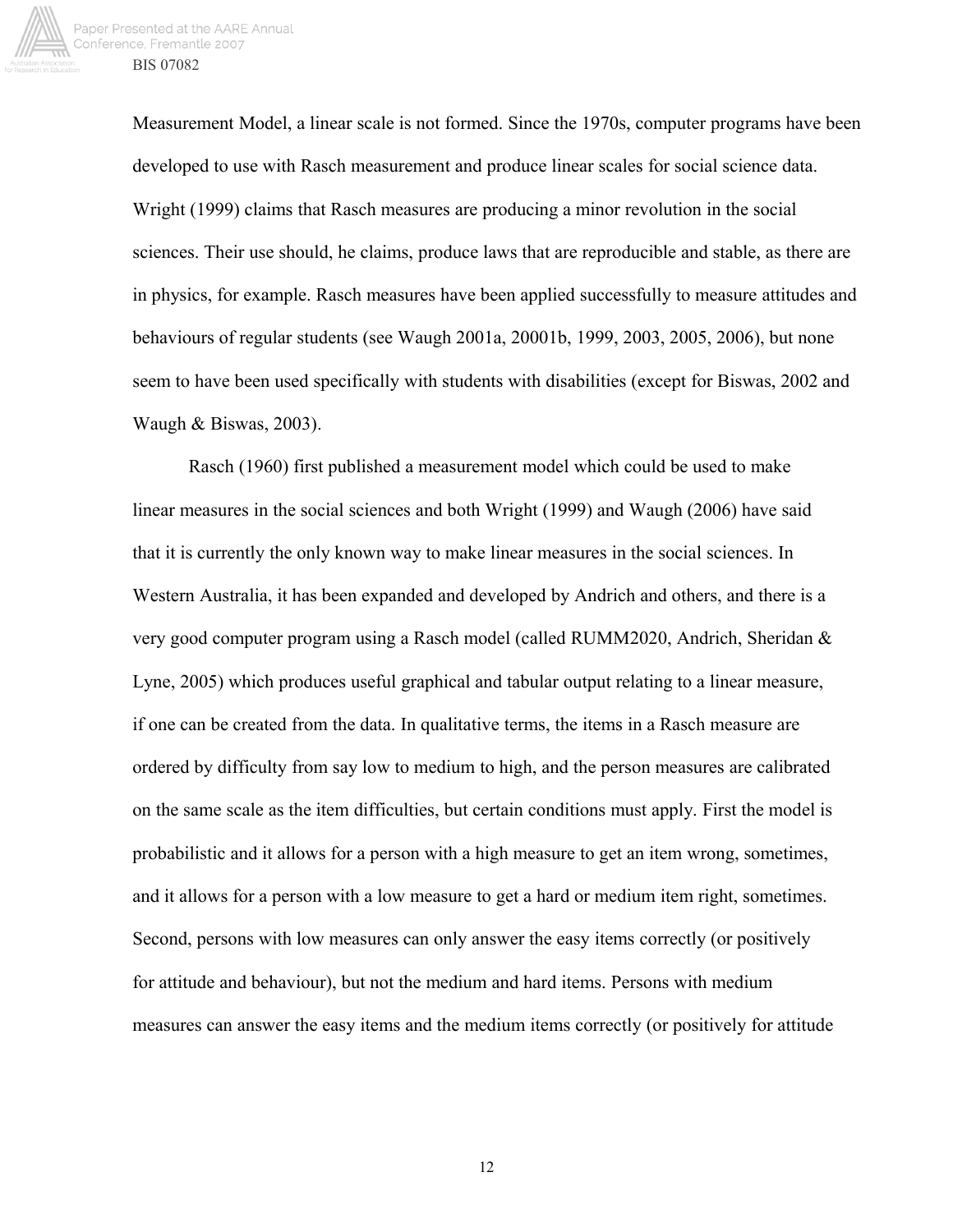

and behaviour), but not the hard items. Persons with high measures can answer the easy, medium and hard items correctly (or positively for attitude and behaviour).

#### **Aims**

There are two aims.

1. To create a questionnaire to measure University Students' Receptivity towards Peers with Disabilities based on six aspects- (i) Academic (Special and Alternative Programs),

 (ii) Interactive (Inclusive Courses and Interaction and Improvement of Self-image), (iii) Social (Promote Relationships through Recreational Programs and Recognition of Achievements), (iv) Personal (Involvement), (v) Professional (Integrated workforce) and (vi) Supportive (Special University Policies and Procedures).

2. To create a linear scale of the variable, University Students' Receptivity towards Peers with Disabilities, and investigate its psychometric properties.

## **Significance and Relevance**

The present study is significant because the diversity in university students' attitudes and behaviours toward disabilities in the two countries may help to improve the understanding of disabilities. It is also expected to open new avenues for further research in education related to receptivity of disabilities in peers in universities. It will serve as an extension to the study of receptivity of peers with disabilities in higher study levels with a view to examining aspects of university students' attitude and behaviour toward disabilities on campus and in classrooms. The present study is important because it is designed to yield new information about university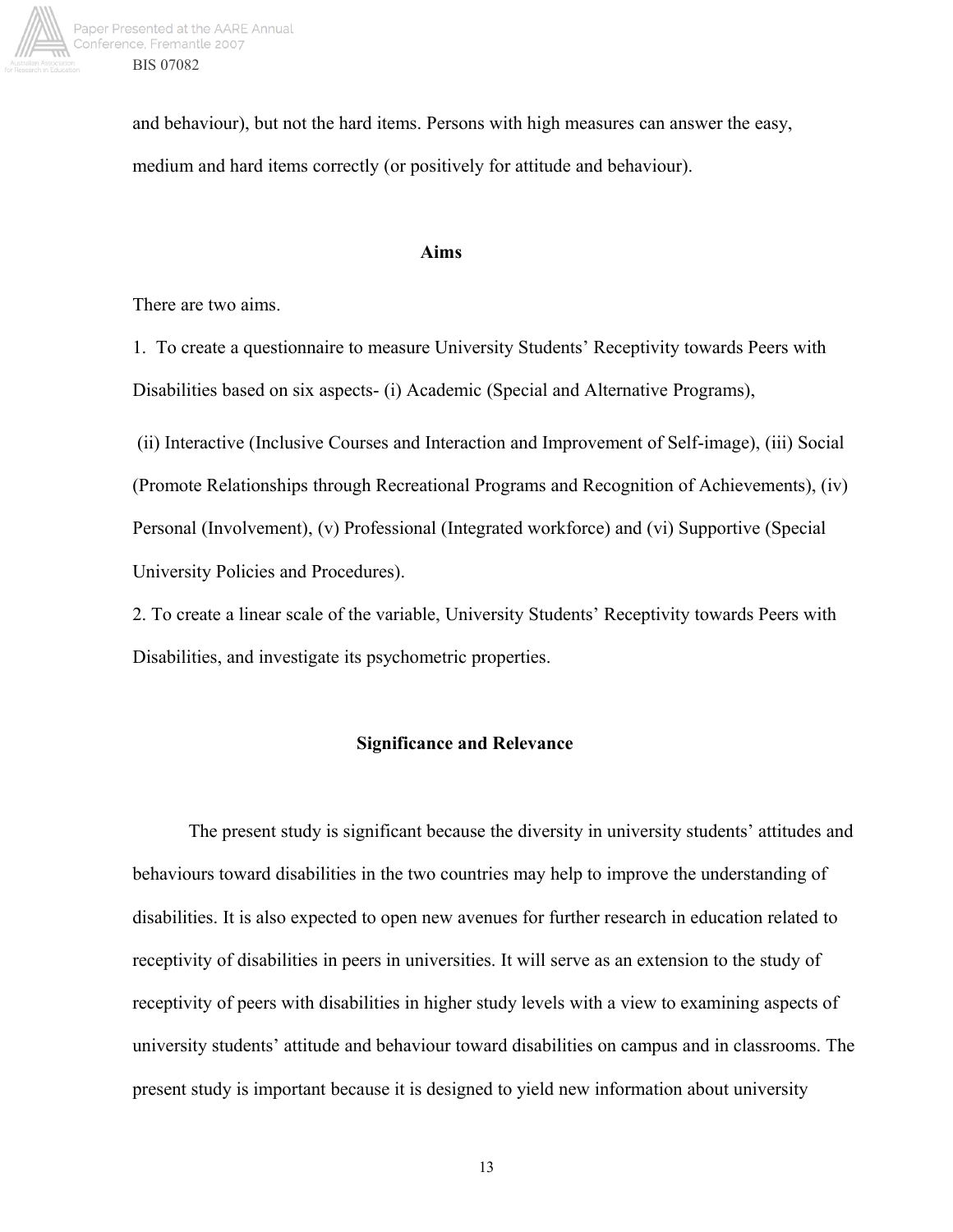

students and their behaviour towards peers with disabilities, and their receptivity of them. The study could provide information that may help university administrations cater to the needs of the students with disabilities in a better way. Specifically, the research is expected (a) to describe feelings of responsibility and commitment to educational goals for peers with disabilities in an inclusive or general university environment, (b) to document the barriers and difficulties, and the successes perceived by non-disabled students in an inclusively structured place of education or in integrated education programmes, (c) to isolate the data concerning university students' receptivity of peers with disabilities in India to illustrate a different perception of disabilities.

Measuring attitudes and behaviours on the same scale has not previously tested selfreported attitudes and behaviours of students towards peers with disabilities except for one study. The usual procedure is to measure attitudes with one scale and behaviours with another, and then correlate them. This typically gives a correlation of the order of 0.1 to 0.4.The method used in the present study is new and considered to be superior to the correlation method. The present study used a structural model integrated with a perspective response model and a measurement model. It is concerned with regular university students' receptivity of peers with disabilities. The structural model is new and was developed especially for this study, after consulting the literature. The model was derived to explain students' attitudes, capabilities and behaviours.

The significance of the study was that the outcomes showed that there is a lack of knowledge about disabilities among university students. It identified regular university students' understanding of disabilities and of the needs of their peers with disabilities. The study will benefit all students for it could lead to improvements in universities' services, and decrease discrimination. The present study is expected to be useful for policy-makers, administrators and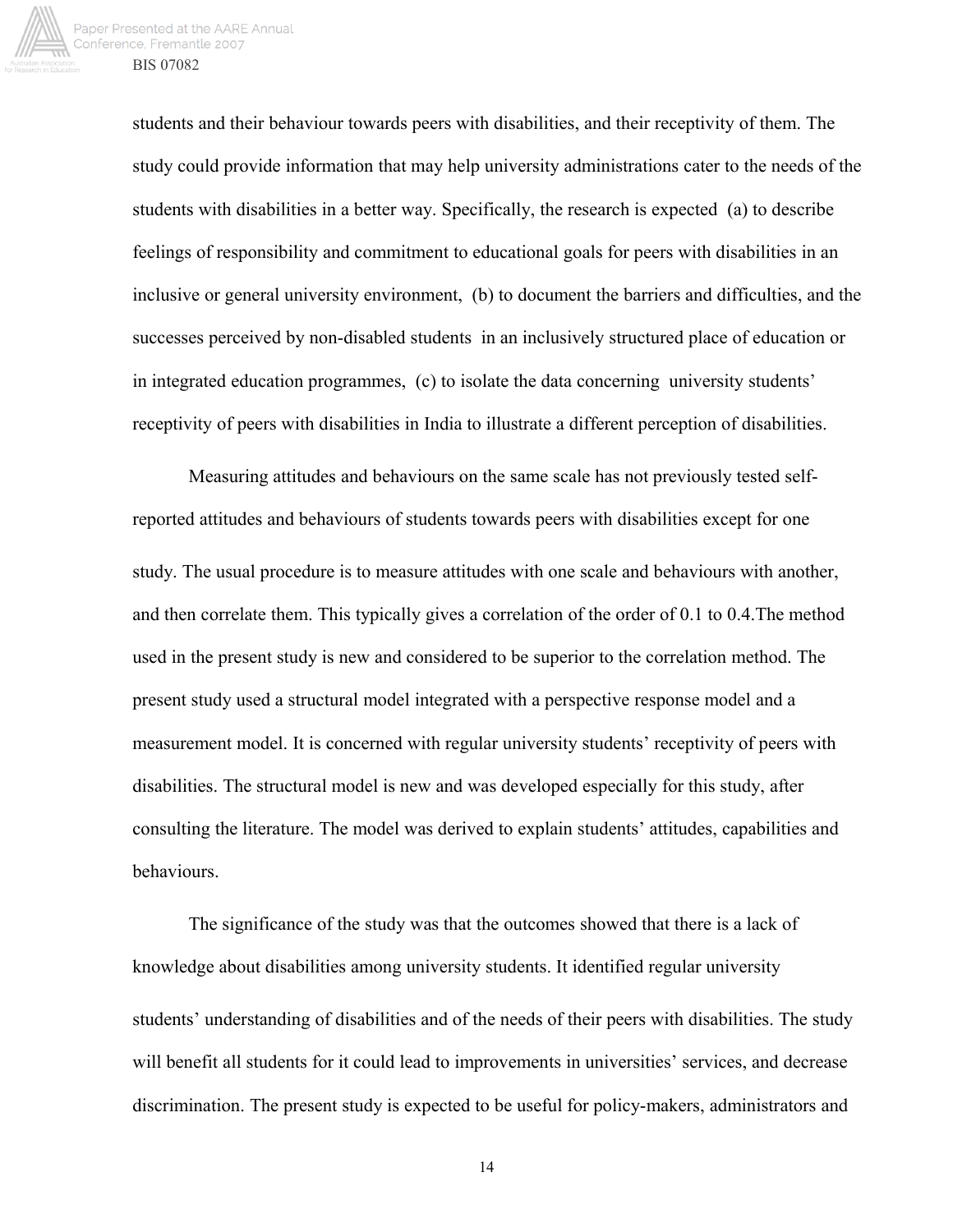

lecturers at the universities in Perth, for I believe it will provide new knowledge about student interaction on the campus and in lecture theatres, and could lead to improvements in the educational environment for individuals with disabilities.

Another important aspect of this project is that a new scale was created using a Rasch Measurement Model. This produced a unidimensional scale of students' attitudes and behaviours toward peers with disabilities. This means that the linear measures for students regarding acceptance of peers with disabilities were interpreted as affected has not been done anywhere in the world before for this particular measure with the exception of a very recent one in Western Australia.

#### **Method**

Permission was obtained from the University Ethics Committee, Heads of Schools and lecturers of all the four universities concerned, to administer the questionnaires on appropriate days and time.

A total of 996 regular university students comprising pre-service teaching students, and 4th and 5th Year students of Education across four universities in Western Australia and India participated in the study voluntarily and anonymously. The samples from each university were considered to be representative of their population of Bachelor Degree Teacher Education students comprising males and females, different nationalities and cultural backgrounds, and varying social and religious beliefs. Sample sizes were as follows: Edith Cowan University (N=206), University of Notre Dame (N=150), University of Calcutta (N=344) and Jadavpur University (N=296).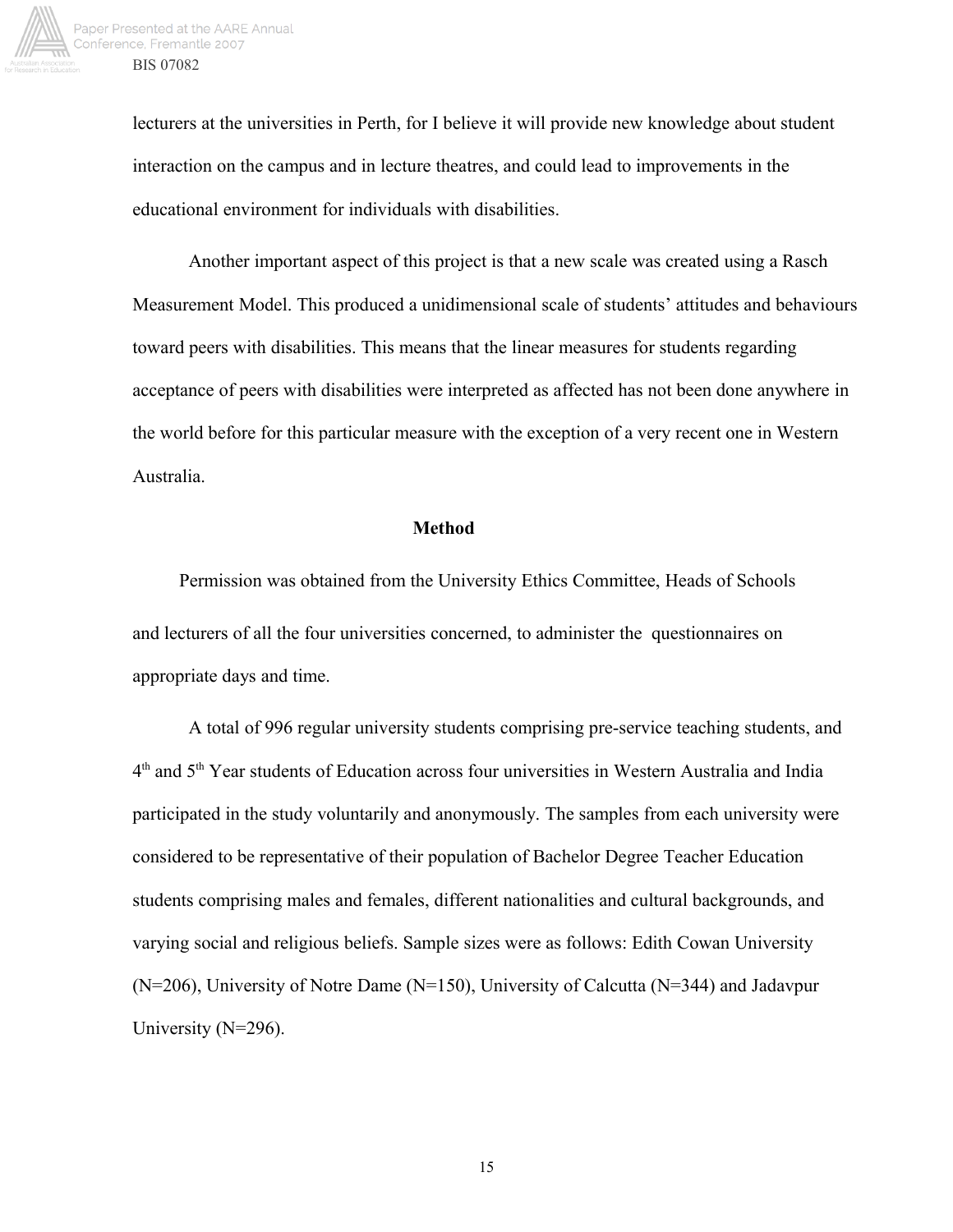

The questionnaire was trialed with students at each of the universities to determine the relevance of the statements to the sub-headings, the appropriateness of the language, and the suitability of the questionnaire. The following familiar aspects of receptivity were included: Academic (Special and Alternative Programs), Interactive (Inclusive Courses and Interaction and Improvement of Self-image), Social (promote relationships through Recreational Programs and recognition of Achievements), Personal (Involvement), Professional (Integrated Workforce) and Supportive (Special university policies and procedures) to increase their applicability. The wording of certain items was reconstructed so that respondents were more comfortable with them, particularly those with English as a second-language.

#### **Results of Rasch Analysis**

Data from the 996 questionnaires were analyzed together using the Rasch Unidimensional Measurement Model (RUMM) computer program (Andrich, Sheridan & Luo, 2005), in order to create a single linear scale on which measures from students at all four universities could be compared. The Partial Credit Model of Rasch was used and the equations for this are given in Masters (1997). The results are set out in figures and tables and descriptive text, and show how the data fit the measurement model through a series of item analysis checks.

 Table 1 shows the global fit statistics for Receptivity to Peers with Disabilities data. When the item and person data fit the measurement model, the mean fit residual should be near zero and its standard deviation should be near 1 (as is the case here).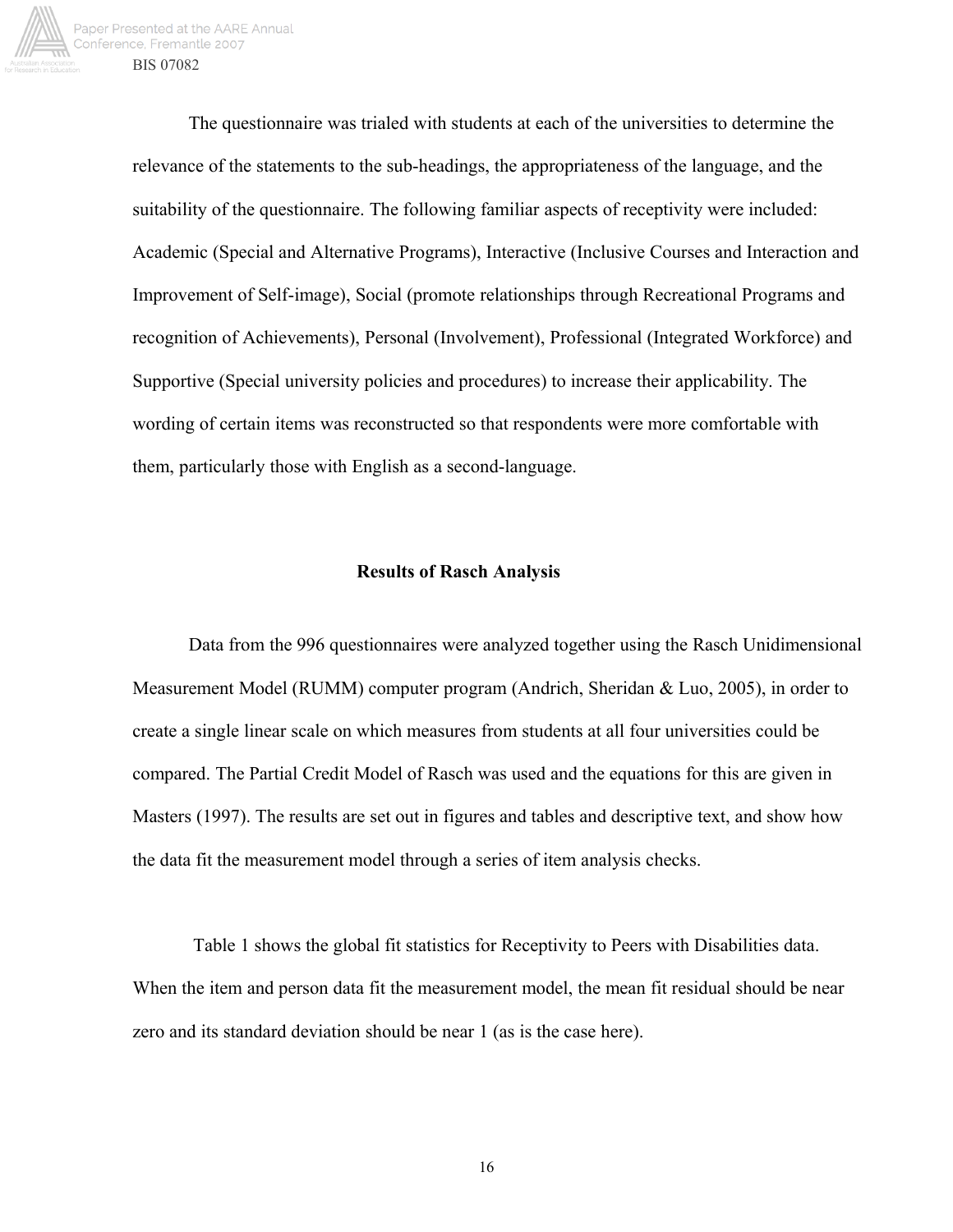

# Table 1

# Global Item and Person Fit (N=996, I=30)

| <b>ITEM-PERSON INTERACTION</b> |      |                                       |                                         |         |  |
|--------------------------------|------|---------------------------------------|-----------------------------------------|---------|--|
|                                |      | <b>ITEMS</b><br>Location Fit Residual | <b>PERSONS</b><br>Location Fit Residual |         |  |
| Mean                           | 0.00 | 0.15                                  | 0.37                                    | $-0.31$ |  |
| <b>SD</b>                      | 1.20 | 1.34                                  | 0.87                                    | 1.42    |  |

\_\_\_\_\_\_\_\_\_\_\_\_\_\_\_\_\_\_\_\_\_\_\_\_\_\_\_\_\_\_\_\_\_\_\_\_\_\_\_\_\_\_\_\_\_\_\_\_\_\_\_\_\_\_\_\_\_\_\_\_\_\_\_\_\_\_\_\_\_\_\_\_\_

Notes on Table 1:

1.The item means are constrained to zero by the measurement model.

2. When the data fit the measurement model, the mean fit residuals should be close to zero and the standard deviations should be close to one. In this case, there is good item and person fit to the measurement model. 3. The data are given to two decimal places because the errors are about 0.05 (one cannot have measures more accurate than the errors).

## Fit of Individual Items to the Measurement Model

All 30 items fitted the measurement model with a probability greater than 0.01 (see Table

2). These good individual item fits to the measurement model supported the good global item fit

given in Table 1. It should be pointed out here that the student numbers are so large that even

minor deviations from the chi-square test model will show up and so the lower probability fits

should not be taken too literately. There is a good individual item fit to the measurement model.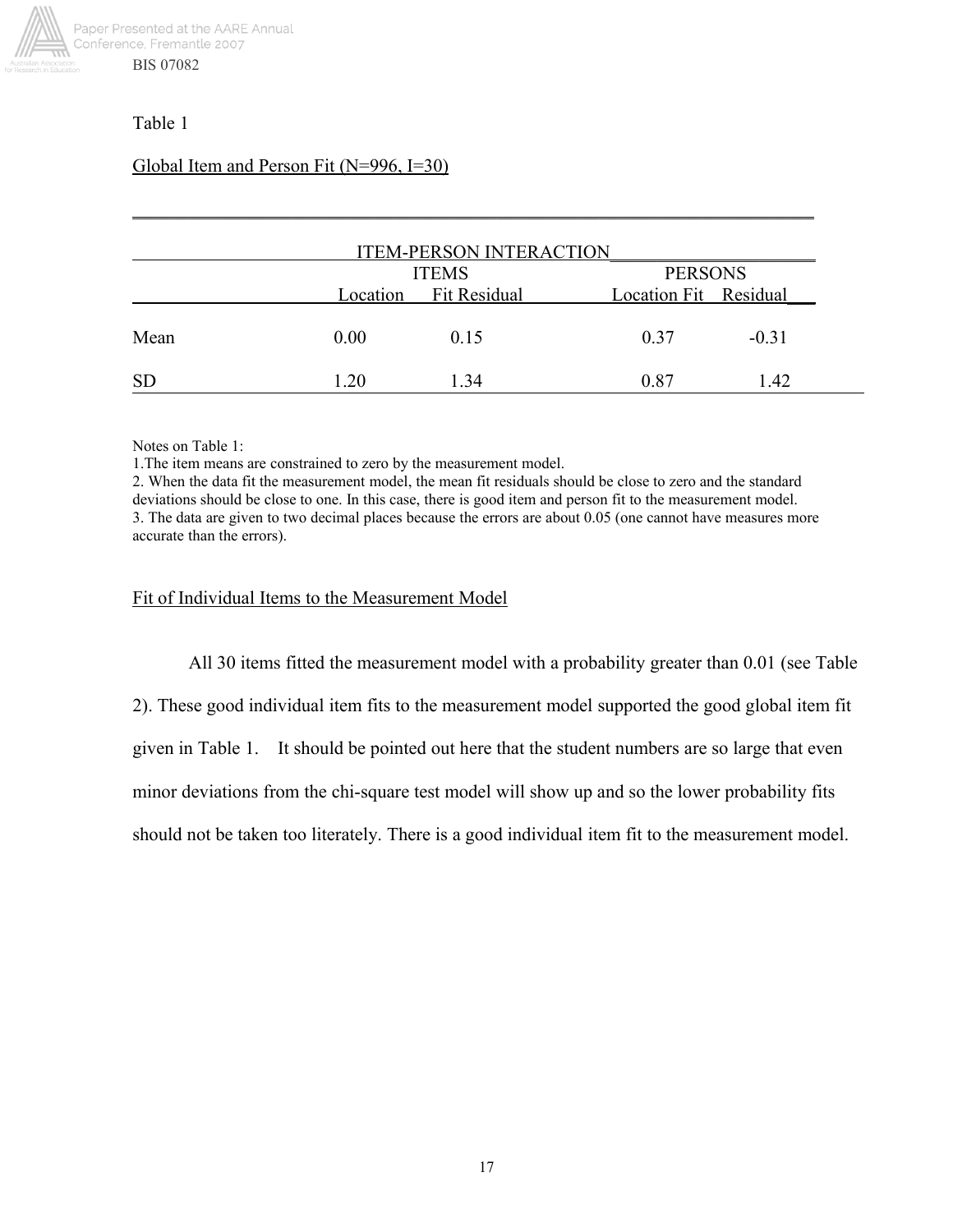

# Table 2

## Individual Item-fit Characteristics

| m        | Ite | Locatio<br>n       | <b>SE</b>    | Residual           | df               | Chi-<br>Square | Probabilit<br>у |
|----------|-----|--------------------|--------------|--------------------|------------------|----------------|-----------------|
| 6        |     | $+0.69$            | 0.05         | $+0.83$            | 954.93           | 7.74           | 0.56            |
| 8        |     | $+1.09$            | 0.05         | $+1.06$            | 954.93           | 14.96          | 0.09            |
| 10       |     | $+0.86$            | 0.05         | $+2.41$            | 954.93           | 21.32          | 0.01            |
| 12       |     | $+1.19$            | 0.05         | $+2.55$            | 954.93           | 14.07          | 0.12            |
| 13       |     | $-1.12$            | 0.06         | $-0.94$            | 954.93           | 11.27          | 0.26            |
| 14       |     | $+0.95$            | 0.05         | $-0.87$            | 954.93           | 17.72          | 0.04            |
| 15       |     | $-0.65$            | 0.07         | $-1.06$            | 954.93           | 10.44          | 0.32            |
| 16       |     | $+1.63$            | 0.05         | $-0.16$            | 954.93           | 7.87           | 0.55            |
| 23       |     | $-0.45$            | 0.05         | $+0.56$            | 953.97           | 7.79           | 0.56            |
| 27       |     | $-1.48$            | 0.07         | $-0.69$            | 953.00           | 6.78           | 0.66            |
| 28       |     | $+0.43$            | 0.05         | $+3.68$            | 953.00           | 11.43          | 0.25            |
| 31       |     | $-0.36$            | 0.05         | $+0.13$            | 952.04           | 17.83          | 0.04            |
| 33<br>34 |     | $-1.70$            | 0.07         | $-0.52$            | 952.04           | 11.06          | 0.27            |
|          |     | $+0.94$<br>$+0.99$ | 0.05         | $+1.93$<br>$-0.04$ | 952.04<br>952.04 | 6.75<br>7.64   | 0.66<br>0.57    |
| 39<br>40 |     | 1.38               | 0.06<br>0.05 | $-0.01$            | 952.04           | 9.36           | 0.40            |
| 41       |     | $-1.32$            | 0.06         | $-1.15$            | 951.07           | 11.62          | 0.24            |
| 43       |     | $-0.73$            | 0.06         | $-0.75$            | 951.07           | 12.85          | 0.17            |
| 44       |     | $+1.57$            | 0.06         | $-0.41$            | 951.07           | 15.84          | 0.07            |
| 45       |     | $-1.47$            | 0.06         | $-0.39$            | 951.07           | 9.27           | 0.41            |
| 49       |     | $-1.53$            | 0.07         | $-1.03$            | 951.07           | 18.92          | 0.03            |
| 50       |     | $+0.47$            | 0.05         | $+0.61$            | 951.07           | 11.45          | 0.25            |
| 51       |     | $-1.43$            | 0.07         | $-1.24$            | 951.07           | 12.69          | 0.18            |
| 52       |     | $+1.01$            | 0.05         | $-0.02$            | 951.07           | 12.59          | 0.18            |
| 53       |     | $-1.06$            | 0.06         | $-1.88$            | 951.07           | 18.37          | 0.03            |
| 54       |     | $+1.04$            | 0.05         | $-0.75$            | 951.07           | 9.73           | 0.37            |
| 55       |     | $-0.46$            | 0.05         | $+0.81$            | 951.07           | 11.80          | 0.22            |
| 56       |     | $+1.55$            | 0.05         | $-1.40$            | 951.07           | 13.45          | 0.14            |
| 57       |     | $-1.75$            | 0.07         | $+0.91$            | 951.07           | 10.07          | 0.34            |
| 60       |     | $+1.70$            | 0.06         | $+2.15$            | 942.39           | 14.99          | 0.09            |

Notes on Table.2.

1. Location means item difficulty measured in logits (log odds of answering positively) on the Rasch scale.

2. SE is the standard error in logits.

3. Chi-square is the test-of-fit statistic for each item using the degrees of freedom. All items fit within p=0.01.

- 4. df means degrees of freedom.
- 5. Residuals are the differences between the actual values and the expected values, calculated according to the measurement model.
- 6. Probability is the probability of fit to the measurement model based on the chi-square.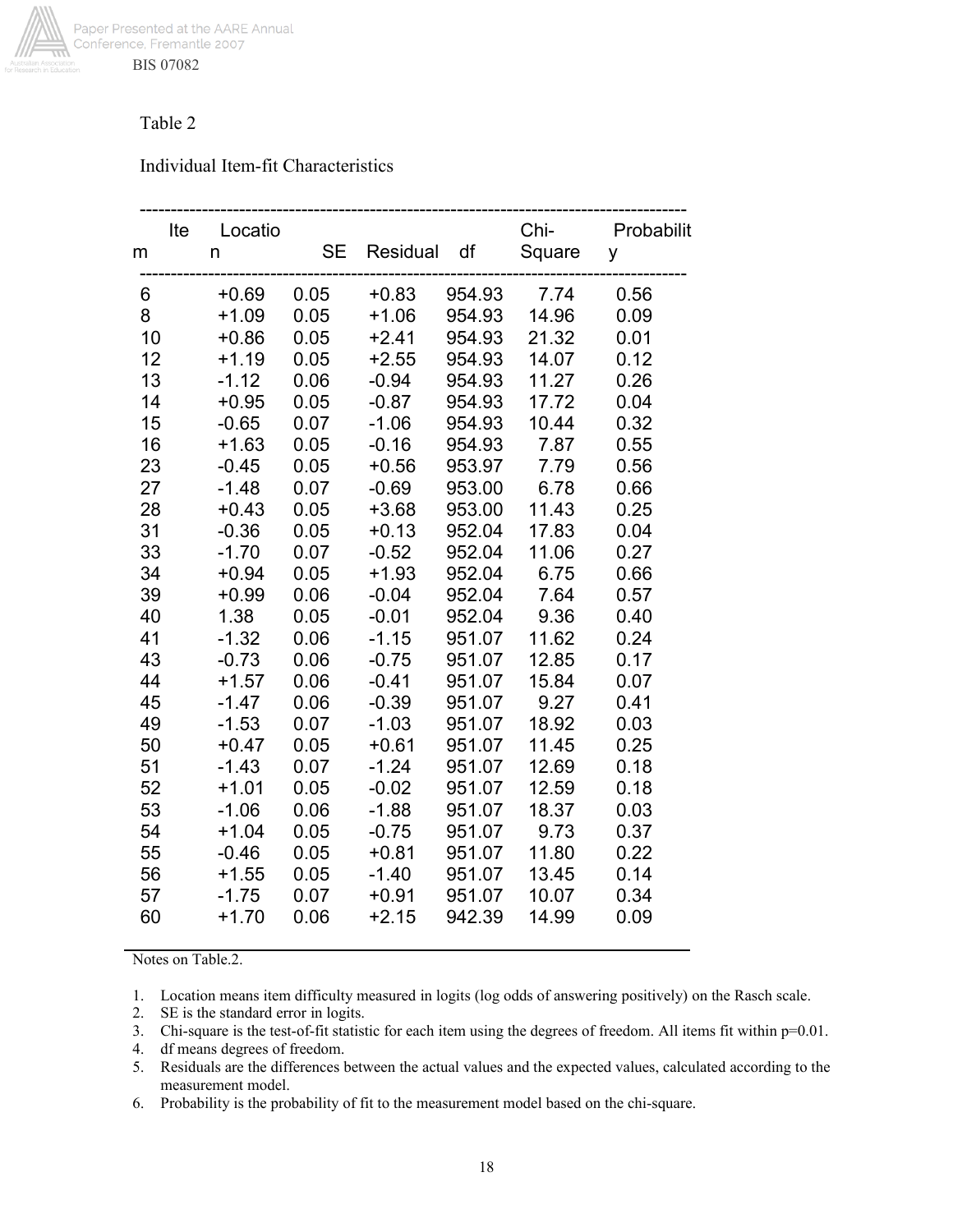

## **Dimensionality**

Table 3 provides data relating to the collective agreement amongst all students across all items. For any particular total raw score, a mean of the actual responses for item i can be calculated. This can be compared to the expected response on item i calculated from the Rasch parameter estimates and this can be done for all total scores over all items. A resulting chi-square can be calculated (see Andrich & van Schoubroeck, 1989) and, if the observed and expected values are not significantly different, then it can be inferred that there is good agreement amongst all the students regarding the difficulties of the items along the scale. This would mean that a unidimensional scale has been measured. In the present case, there is significant interaction and student agreement on the item difficulties is not ideal, so it can only be claimed that a dominant trait has been measured and overall fit to the measurement model needs to be improved in any future use of the questionnaire.

### Table 3

Item-trait Interaction for Dimensionality

| ITEM-TRAIT INTERACTION FOR DIMENSIONALITY                                                |                                |  |  |
|------------------------------------------------------------------------------------------|--------------------------------|--|--|
| Total Item Chi-Square<br><b>Total Degrees of Freedom</b><br>Total Chi-square Probability | 367.596<br>270.000<br>0.000071 |  |  |

#### Thresholds

Thresholds are points between adjacent response categories where the odds are 1:1 of answering in either category. Thresholds should be ordered in line with the conceptual ordering of the response categories showing that the students have used the response categories consistently and logically (as is the case with the present data, see Table 4).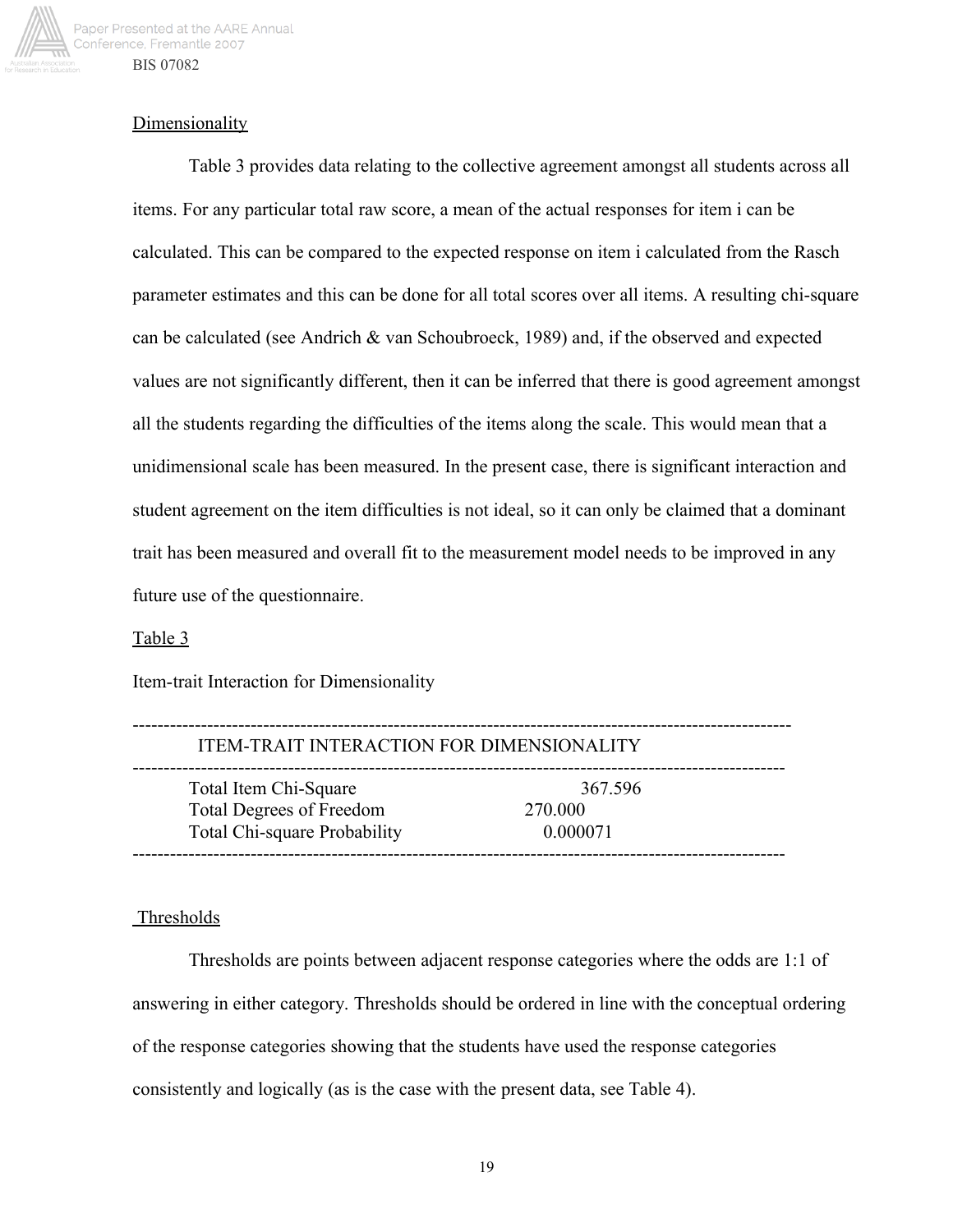

## Table 4

*Item Thresholds* (I=30 N=996 CAT=3)

|      |             |         | <b>Thresholds</b> |  |
|------|-------------|---------|-------------------|--|
| Item | <b>Mean</b> | 1       | $\mathbf 2$       |  |
|      |             |         |                   |  |
|      |             |         |                   |  |
| 6    | $+0.69$     | $-0.06$ | $+1.44$           |  |
| 8    | $+0.08$     | $+0.86$ | $+1.31$           |  |
| 10   | $+0.86$     | $+0.05$ | $+1.67$           |  |
| 12   | $+0.19$     | $+0.45$ | $+1.94$           |  |
| 13   | $+0.12$     | $-1.97$ | $-0.28$           |  |
| 14   | $+0.95$     | $+0.15$ | $+1.74$           |  |
| 15   | $-0.65$     | $-1.67$ | $+0.37$           |  |
| 16   | $+0.63$     | $+1.10$ | $+2.17$           |  |
| 23   | $-0.45$     | $-1.36$ | $+0.46$           |  |
| 27   | $+0.48$     | $-2.03$ | $-0.92$           |  |
| 28   | $+0.43$     | $-0.01$ | $+0.87$           |  |
| 31   | $-0.36$     | $-1.25$ | $+0.53$           |  |
| 33   | $+0.70$     | $+3.01$ | $+0.39$           |  |
| 34   | $+0.94$     | $+0.01$ | $+1.87$           |  |
| 39   | $-0.99$     | $-1.10$ | $+0.02$           |  |
| 40   | $+0.38$     | $+0.82$ | $+1.94$           |  |
| 41   | $+0.32$     | $-2.52$ | $-0.12$           |  |
| 43   | $+0.73$     | $-1.84$ | $+0.37$           |  |
| 44   | $+0.57$     | $+0.82$ | $+2.32$           |  |
| 45   | $+0.47$     | $-2.65$ | $-0.29$           |  |
| 49   | $+0.52$     | $-2.38$ | $-0.67$           |  |
| 50   | $+0.47$     | $-0.37$ | $+1.31$           |  |
| 51   | $+0.48$     | $-2.59$ | $-0.26$           |  |
| 52   | $+0.01$     | $+0.07$ | $+1.93$           |  |
| 53   | $+0.06$     | $-1.93$ | $-0.19$           |  |
| 54   | $+0.04$     | $+0.44$ | $+1.64$           |  |
| 55   | $-0.46$     | $-1.13$ | $+0.21$           |  |
| 56   | $+0.55$     | $+1.31$ | $+1.79$           |  |
| 57   | $+0.75$     | $-2.56$ | $-0.94$           |  |
| 60   | $+0.70$     | $+0.77$ | $+2.63$           |  |
|      |             |         |                   |  |
|      |             |         |                   |  |

Notes on Table 4.

- 1. There are two thresholds per item: one between response categories 1 and 2, and one between response categories 2 and 3.
- 2. The response categories are ordered for each item implying that the students used tem consistently and logically.
- 3. The mean threshold is the item difficulty in logits.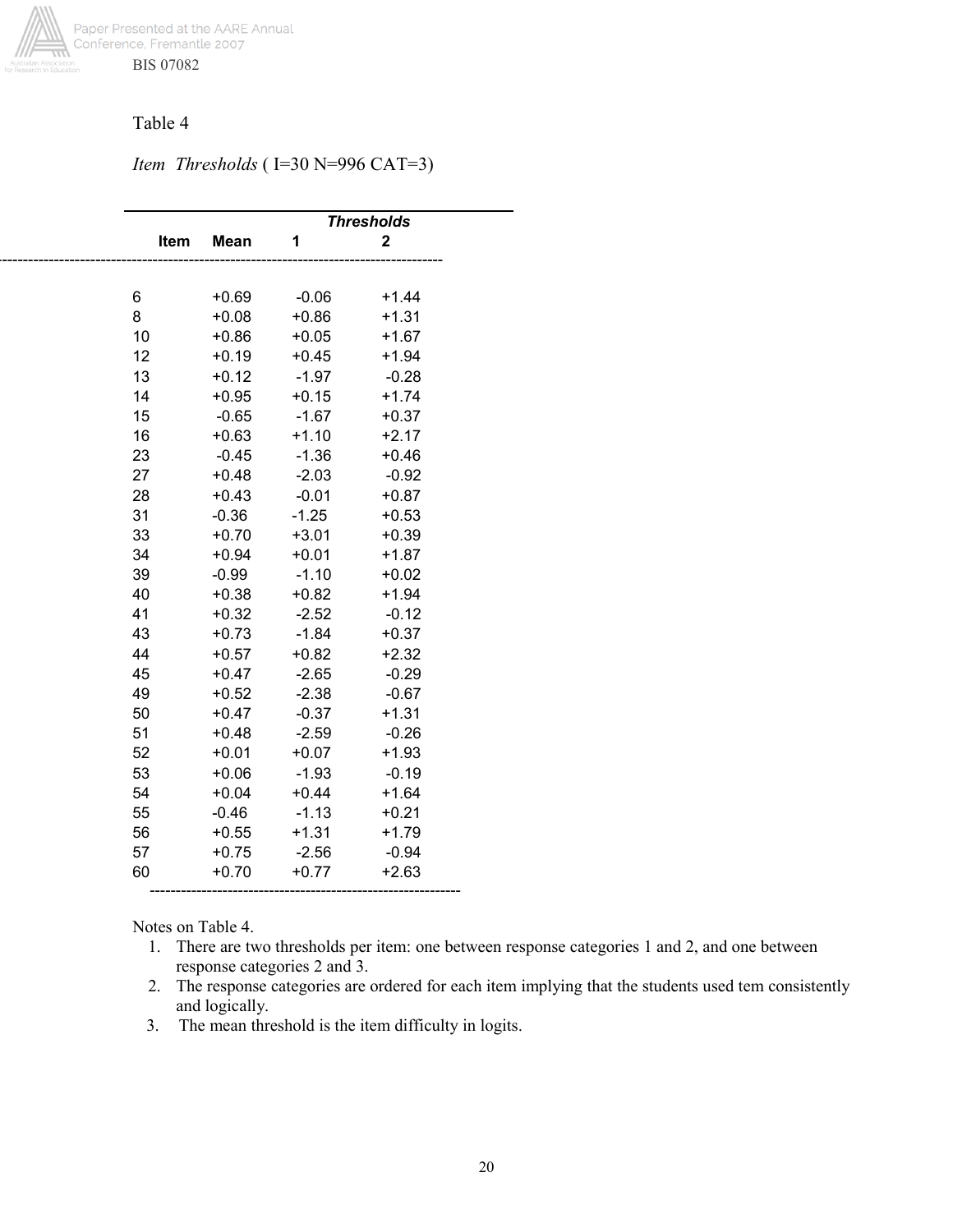

## Reliability of the Scale

The Person Separation Index was 0.87 and this indicates that the student measures are well separated along the scale compared to the errors of measurement (which are about 0.5 to 0.7 logits) as required for good measurement.

## The Linear Scale of Receptivity to Peers with Disabilities

Table 5 shows the 30 items that best fitted the measurement model and could be said to form a linear scale with one dominant dimension, here called University Students' Receptivity to Peers with Disabilities. The other 30 items that did not fit the measurement model were deleted and not used in any further analysis. The original item numbers are used in Table 5. Findings from the Rasch analysis demonstrated that the ideal self-views (attitudes) are easier than the actual self-views (behaviours) for all items where items for both perspectives fit the measurement model. It can be concluded that:

- 1. There was a good global item fit to the measurement model;
- 2. There was good global person fit to the measurement;
- 3. There was good individual item fit to the measurement model;
- 4. The scale data measured a dominant trait, taken to be University Students' Receptivity to Peers with Disabilities, with some "noise" present;
- 5. The response categories were answered consistently and logically;
- 6. The targeting of the item thresholds against the person measures was good.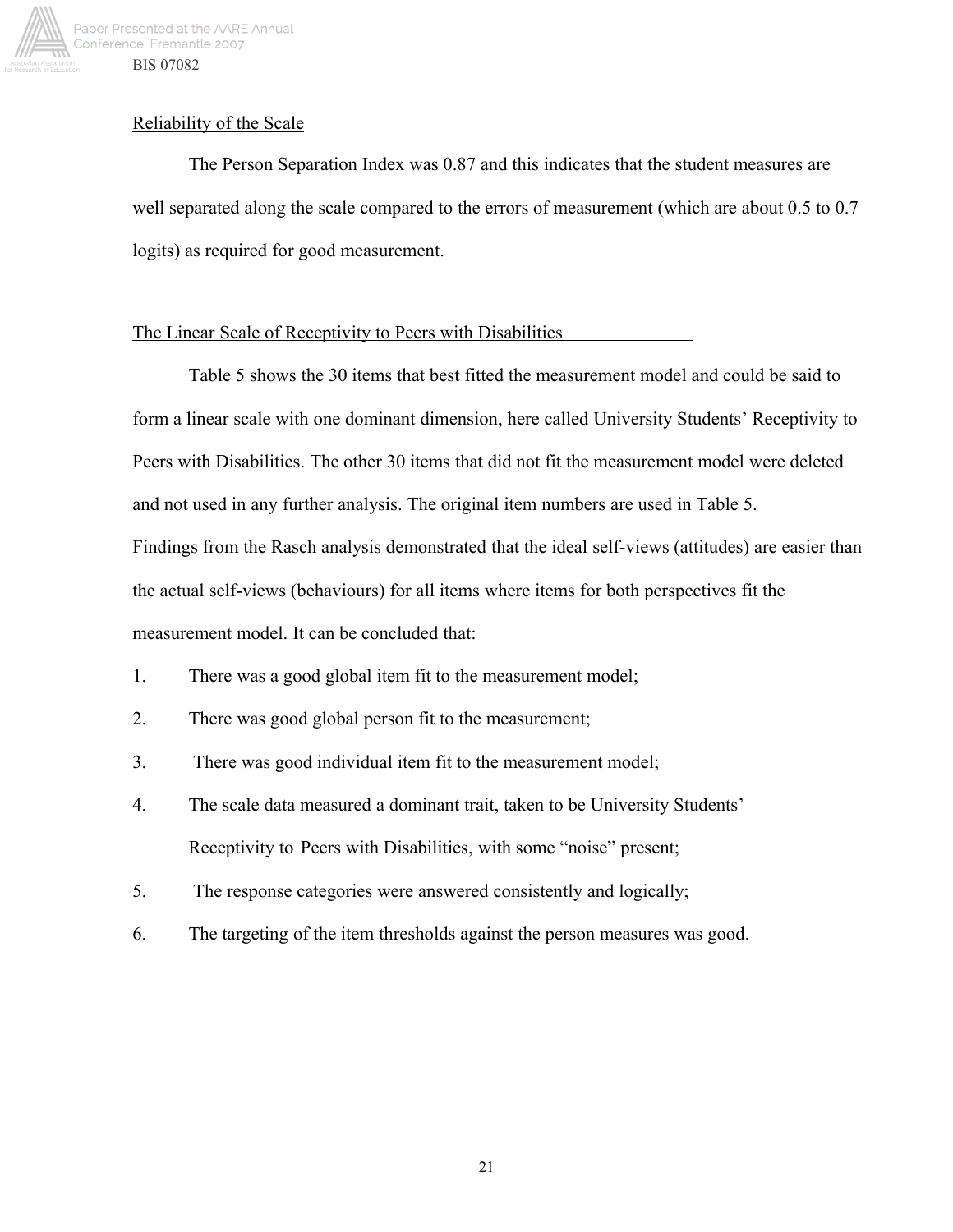

# Table 5

# Items and their Difficulties (Final Scale, I=30)

|                 |                                                                                                       | I should do do (real<br>(ideal behaviou<br>(ideal) | What I think What I actually<br>behaviour |
|-----------------|-------------------------------------------------------------------------------------------------------|----------------------------------------------------|-------------------------------------------|
|                 | Item No. Item Wording                                                                                 |                                                    | self-view) at university)                 |
| <b>ACADEMIC</b> |                                                                                                       |                                                    |                                           |
|                 | Receptivity to implementation of alternative programs                                                 |                                                    |                                           |
|                 | 5-6 Support the idea of alternative programs being                                                    |                                                    |                                           |
|                 | implemented for assessing peers with disabilities<br>for access into higher education.                | DNF                                                | $+0.69$                                   |
|                 | 7-8 Support the implementation of virtual field                                                       |                                                    |                                           |
|                 | excursions in field courses to facilitate learning                                                    |                                                    |                                           |
|                 | for peers with mobility impairment.                                                                   | <b>DNF</b>                                         | $+1.08$                                   |
|                 | <b>INTERACTIVE</b>                                                                                    |                                                    |                                           |
|                 | <b>Receptivity to inclusive courses</b>                                                               |                                                    |                                           |
|                 | 9-10 Take an interest in the university trying to                                                     |                                                    |                                           |
|                 | include peers with disabilities in all degree<br>courses such as sports and dance.                    | <b>DNF</b>                                         | $+0.86$                                   |
|                 | 11-12 Encourage friends to participate in inclusive                                                   |                                                    |                                           |
|                 | courses that make academic goals a reality                                                            |                                                    |                                           |
|                 | for peers with disabilities at university.                                                            | DNF                                                | $+1.19$                                   |
|                 | Receptivity to inclusive interaction                                                                  |                                                    |                                           |
| 13-14           | Motivate regular students to assist peers with                                                        |                                                    |                                           |
|                 | disabilities cope with assignments.                                                                   | $-1.12$                                            | $+0.95$                                   |
| $15 - 16$       | Discuss with friends, positive strategies to                                                          |                                                    |                                           |
|                 | assist peers with disabilities to participate in<br>on-line group activities and/or other adaptive    |                                                    |                                           |
|                 | physical activities.                                                                                  | $-0.65$                                            | $+1.63$                                   |
|                 |                                                                                                       |                                                    |                                           |
| <b>SOCIAL</b>   |                                                                                                       |                                                    |                                           |
|                 | Receptivity to promotion of social relationships through recreational programs                        |                                                    |                                           |
| 23-24           | Discuss with the university's equity group their                                                      |                                                    |                                           |
|                 | plans for interactive recreational programs to<br>nyamata social veletionskins hetween, non-disekled- |                                                    |                                           |

|       | promote social relationships between non-disabled<br>students and their peers with disabilities. | $+0.45$ | DNF     |
|-------|--------------------------------------------------------------------------------------------------|---------|---------|
|       | <b>Receptivity to achievements</b>                                                               |         |         |
| 27-28 | Make an effort to appreciate and recognise                                                       |         |         |
|       | academic and also non-academic achievements                                                      |         |         |
|       | of peers with disabilities at university.                                                        | $-146$  | $+0.43$ |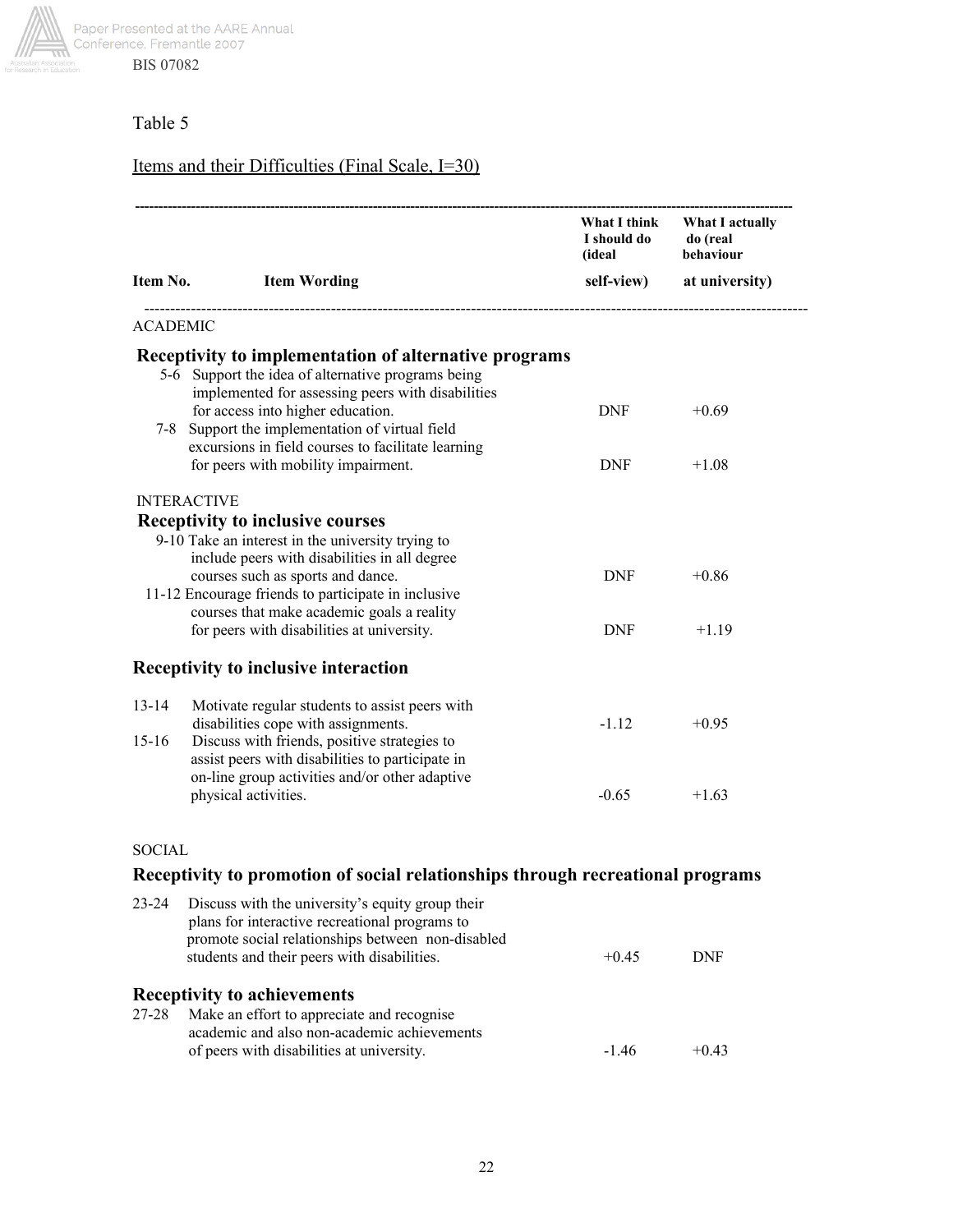

# Table 5 (continued) Items and their Difficulties (Final Scale, I=30).

|                   | Item No. Item Wording                                                                                                                                                                                                                  | I should do<br>(ideal self-view) at university) | What I think What I actually<br>do (real behaviour |
|-------------------|----------------------------------------------------------------------------------------------------------------------------------------------------------------------------------------------------------------------------------------|-------------------------------------------------|----------------------------------------------------|
| <b>PERSONAL</b>   |                                                                                                                                                                                                                                        |                                                 |                                                    |
| $31 - 32$         | <b>Receptivity to personal involvement</b><br>Sign up as a mentor or 'buddy' to support<br>and assist mobility-limited peers to participate<br>in outdoor activities at university.                                                    | $+0.36$                                         | <b>DNF</b>                                         |
|                   | PROFESSIONAL                                                                                                                                                                                                                           |                                                 |                                                    |
| $33 - 34$         | <b>Receptivity to integrated workforce</b><br>Value the contributions of peers with disabilities<br>in an integrated workforce at the university that<br>provides the training.                                                        | $-1.70$                                         | $+0.94$                                            |
| <b>SUPPORTIVE</b> |                                                                                                                                                                                                                                        |                                                 |                                                    |
|                   | Accommodation                                                                                                                                                                                                                          |                                                 |                                                    |
| 39-40             | Encourage peers with mobility impairment to ask the<br>university to provide affordable facilities and<br>assistive devices, such as virtual field excursions<br>and modified physical activity programs.                              | $+0.99$                                         | $+1.38$                                            |
|                   | <b>Collaboration</b>                                                                                                                                                                                                                   |                                                 |                                                    |
| 41-42             | Support the policy of collaborative teaching<br>programs to improve transition of students<br>with special needs into employment or<br>work experience at university.                                                                  | $-1.32$                                         | <b>DNF</b>                                         |
| 43-44             | Display interest in the collaborative approaches<br>used for program implementation for peers with<br>disabilities; eg the collaboration between universities<br>and industries which train and employ graduates<br>with a disability. | $-0.73$                                         | $+1.57$                                            |
|                   | <b>Instructional methods</b>                                                                                                                                                                                                           |                                                 |                                                    |
| 45-46             | Support the validated instructional approach to ensure<br>access to peers with disabilities to higher education.                                                                                                                       | $-1.47$                                         | <b>DNF</b>                                         |
| Employment        |                                                                                                                                                                                                                                        |                                                 |                                                    |
| 49-50             | Support the policy of equal opportunity and<br>equitable recruitment provided by the university<br>for students with disabilities.                                                                                                     | $-1.52$                                         | $+0.47$                                            |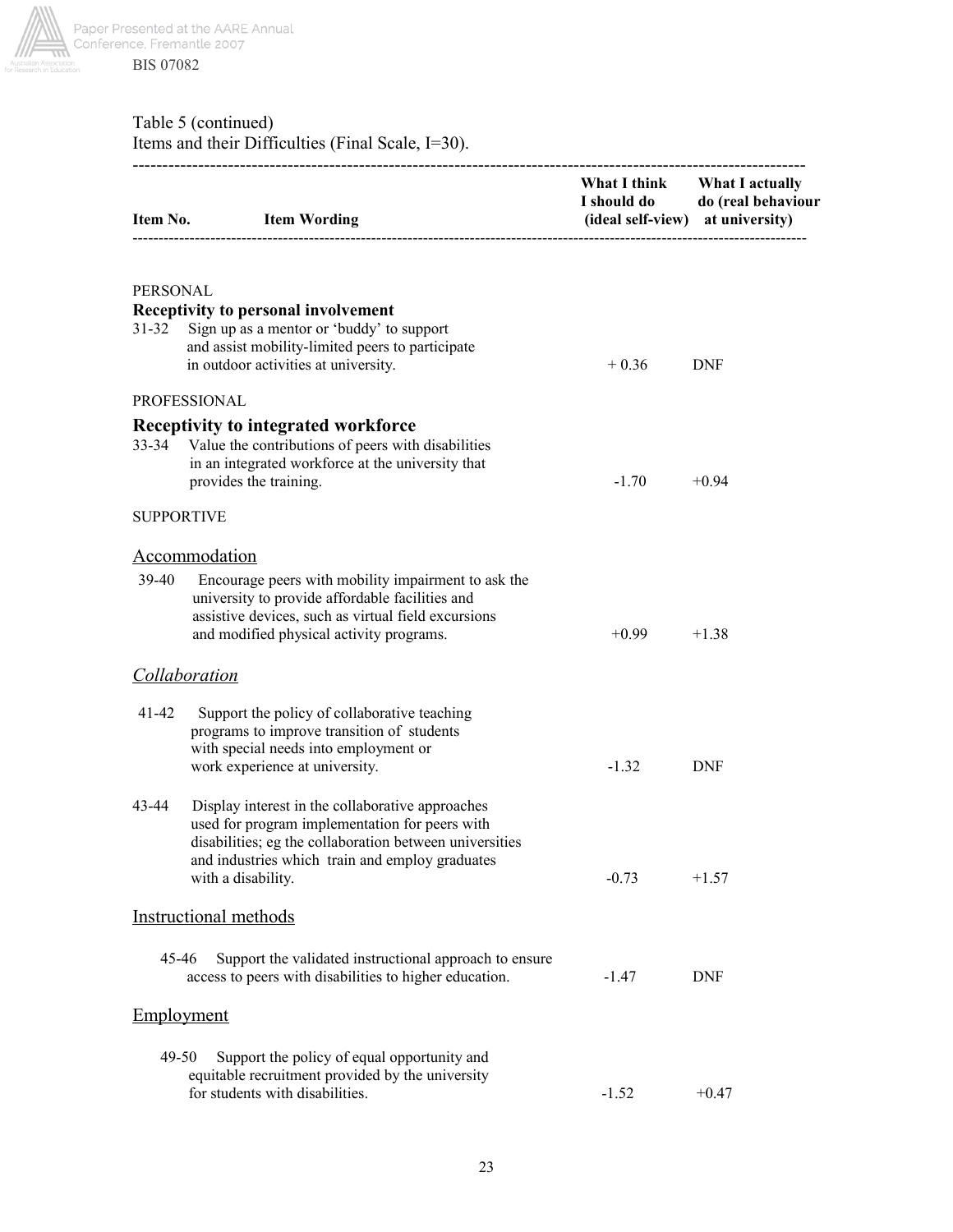

51-52 Try to encourage friends to support equitable employment practices at university to enable peers with disabilities find jobs in a non-discriminatory environment.  $-1.42 +1.00$  53-54 Encourage peers with disabilities to apply for jobs within the university.  $-1.06 +1.00$ 55-56 Ensure that peers with disabilities avail opportunities provided by the university and pursue careers within the university.  $-0.46 +1.55$ Participation in all aspects of higher education 57-58 Support access of peers with disabilities in all academic courses at university.  $-1.75$  DNF 59-60 Involve myself to promote optimal participation of peers with disabilities in quality higher education. DNF  $+1.70$ 

#### **Differences in Receptivity Measures by University**

 The mean measures of Students' Receptivity to Peers with Disabilities, and their standard deviations, are given in Table 6 and in Figure.1. Since these are all measured on the same linear scale, they can be directly compared. As expected, the means for the Indian universities (Calcutta and Jadavpur) are higher than those in Western Australia (Edith Cowan and Notre Dame), and the mean for Notre Dame University is higher than the mean for Edith Cowan University.

If it is assumed that the university samples are representative of students in their respective teacher-education populations and, if it is assumed that the samples could be considered as part of the same large population of teacher-education students (Western Australia-India combined), then the separate university samples could be considered as being taken from the same large Western Australia-India population of teacher-education students and a t-test between the means can be used to determine if the mean university measures are statistically significantly different.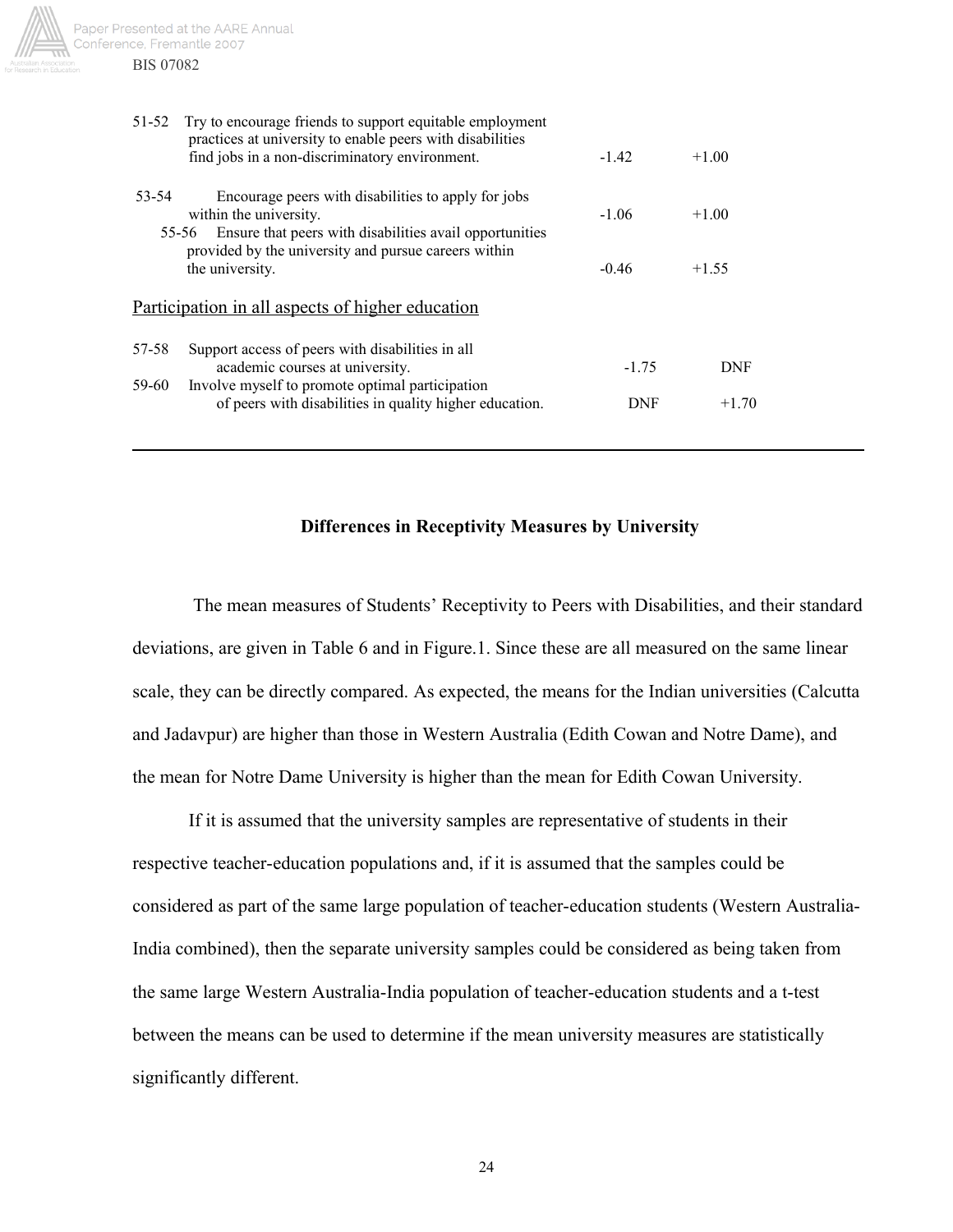

| Table 6                               |  |
|---------------------------------------|--|
| Mean Measures by University in Logits |  |

| University                    | Number | Mean<br>Measures | Standard<br>Deviation |
|-------------------------------|--------|------------------|-----------------------|
| University of Calcutta        | 344    | 0.47             | 0.79                  |
| University of Jadavpur        | 294    | 0.52             | 0.69                  |
| University of Notre Dame      | 147    | 0.30             | 1.11                  |
| <b>Edith Cowan University</b> | 208    | 0.05             | 0.94                  |

Note. A logit is the standard Rasch measurement unit

#### Indian Universities versus University of Notre Dame

It was expected that the Indian university students in the teacher-education programme should have a higher Receptivity towards Peers with Disabilities than students in the teachereducation programme at the University of Notre Dame, and this was found to be the case (see Table 6). The t-test results for Students' Receptivity to Peers with Disabilities are: (1) between the University of Calcutta and the University of Notre Dame ( $t=1.92$ ,  $df= 489$ ,  $p=0.02$ ) in favour of Calcutta; and (2) between the University of Jadavpur and the University of Notre Dame  $(t=2.55, df= 439, p=0.005)$  in favour of Jadavpur. The corresponding effect sizes are  $d=0.18$  and d=0.24 which are small (Cohen, 1988).

## Indian Universities versus Edith Cowan University

It was expected that the Indian university students should have a higher Receptivity towards Peers with Disabilities than students at Edith Cowan University in Perth, Western Australia and this was found to be the case.The t-test results for Students' Receptivity to Peers with Disabilities are: (1) between the University of Calcutta in India and Edith Cowan University in Perth, Western Australia ( $t=5.6$ ,  $df = 550$ ,  $p= 0.000$ ) in favour of Calcutta, and between the University of Jadavpur in India and Edith Cowan University in Perth, Western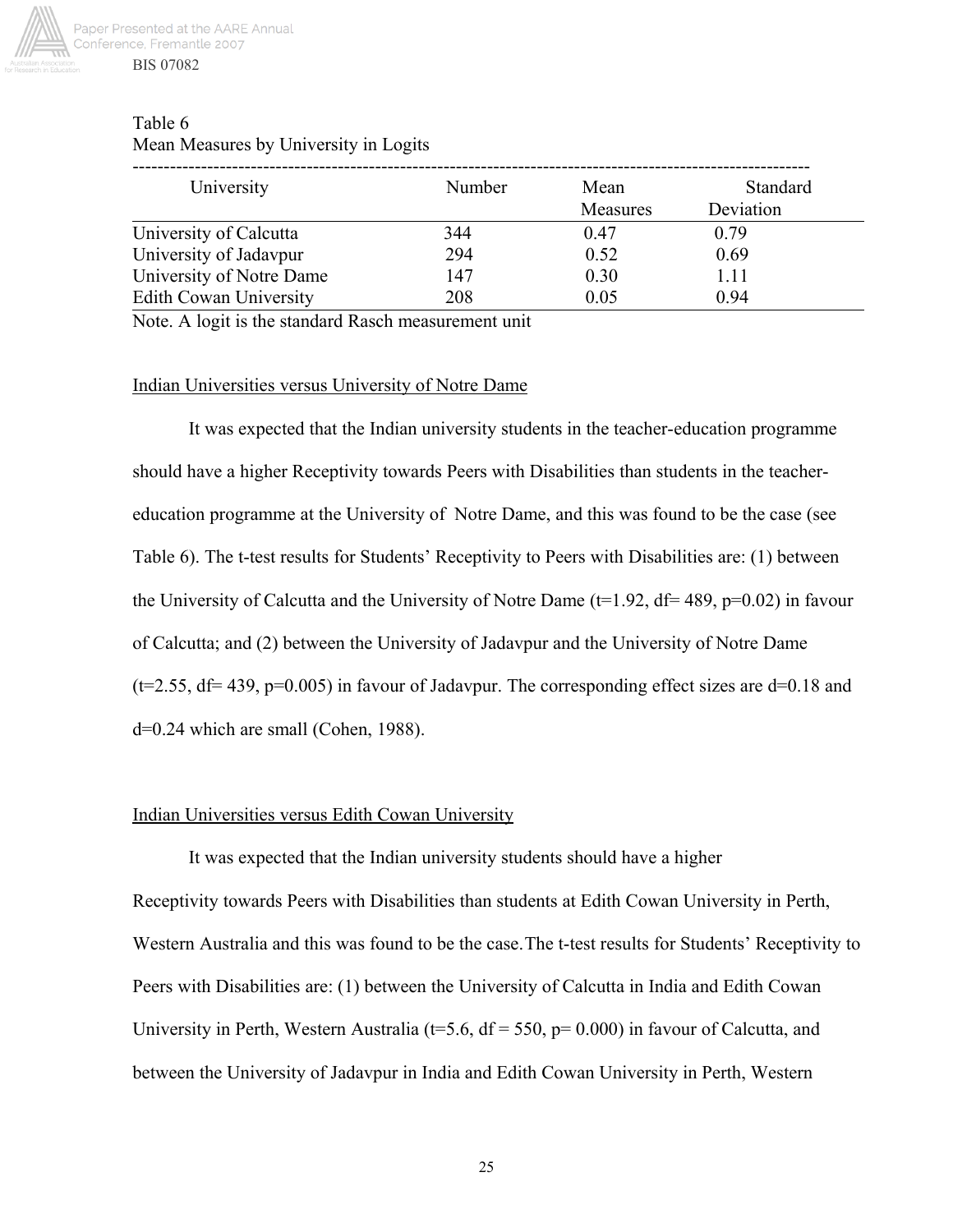

Australia (t=6.45,  $df = 500$ ,  $p = 0.000$ ) in favour of Jadavpur. The corresponding effect sizes are  $d=0.48$  and  $d=0.59$  which are medium (Cohen, 1988).

## University of Notre Dame versus Edith Cowan University

It was expected that the students from Notre Dame University in Perth, Western Australia, should have a higher Receptivity towards Peers with Disabilities than students at Edith Cowan University in Perth, Western Australia and this was found to be the case. The t-test results for Students' Receptivity to Peers with Disabilities are: between the University of Notre Dame and Edith Cowan University (t=2.28,  $df = 353$ ,  $p = 0.003$ ) in favour of Notre Dame. The effect size is d=0.25 which is small (Cohen, 1988).



Figure 1 Student Measures by University

Note:

1. Person measures are on the topside of the linear scale in logits.

2. Item difficulties are on the bottom side of the linear scale in logits.

3. There is an error in the RUMM computer program on colours. Maroon is Calcutta , brown is Jadavpur (not green), green is ECU (not red), and purple is Notre Dame (not blue).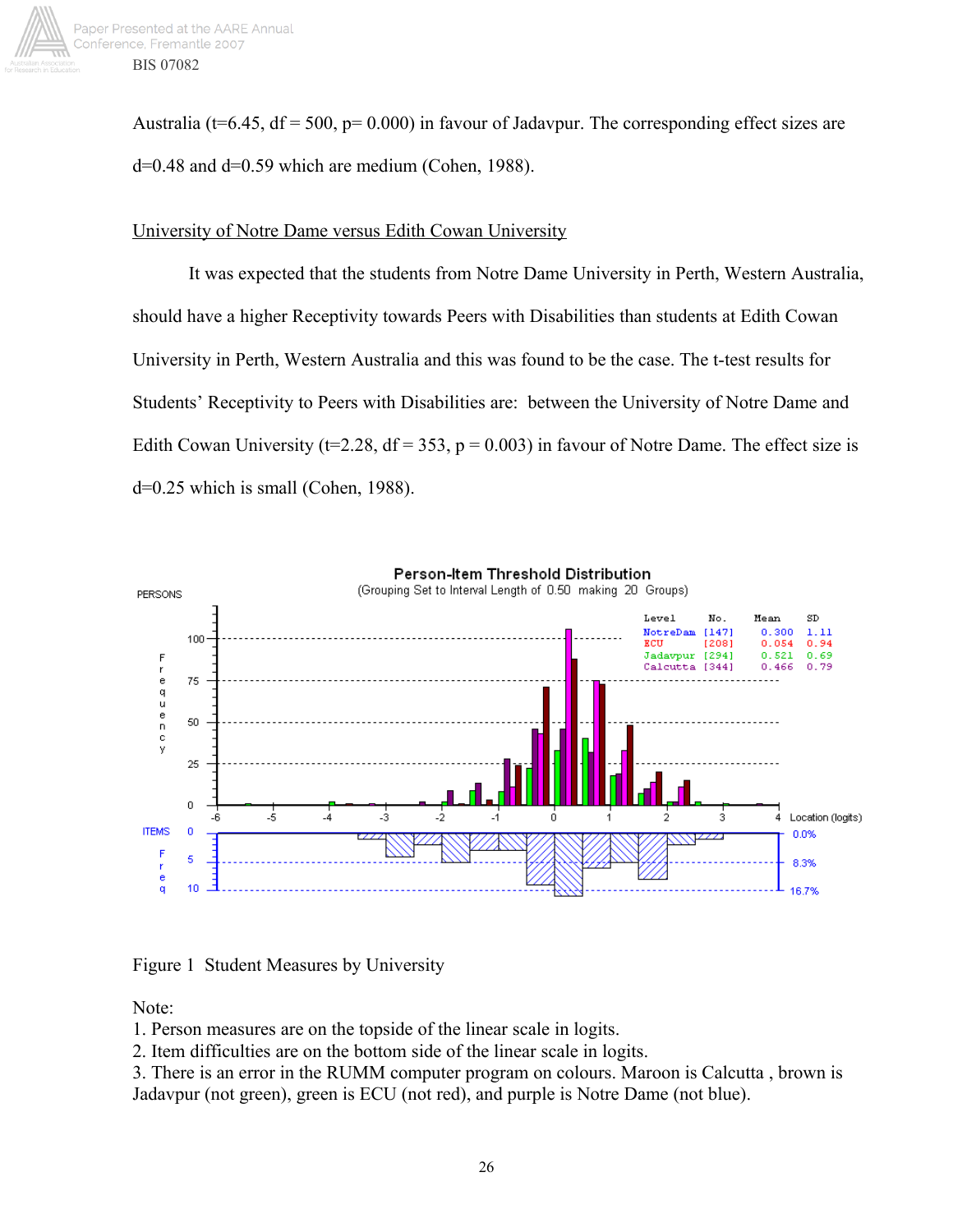

#### **Linking Attitude to Behaviour**

Findings demonstrated that the ideal self-views (attitudes) are easier than the actual selfviews (behaviours) for all items where items for both perspectives fit the measurement model. The ideal self-views are compared to the actual self-views for items where both perspectives fit the measurement model. The easiest and hardest self-view items, and the easiest and the hardest behaviour self-view perspectives are identified.

The Rasch findings of this study give support to a recent study in Western Australia that assessed the ideal views and actual behaviours of non-disabled university students toward peers with disabilities (Biswas, 2002; Waugh  $\&$  Biswas, 2003). Findings indicated that attitudes were easier to achieve than behaviours at the same level. The findings implied that the university could improve its opportunities to regular students with learning experiences and programs which would allow behaviour changes and influence further collaboration and improved relationships of regular university students with peers with disabilities.

#### **Conclusions**

A linear scale of University Students' Receptivity to Peers with Disabilities was created that had good measurement characteristics in regard to individual item fit to a Rasch measurement model, logical use of response categories, good reliability (good Person Separation Index), good discrimination (good Item Characteristic Curves) and good targeting, but not-sogood overall fit to a Rasch measurement model. Some revisions need to be made to the questionnaire before it is used to collect further data for creating a linear scale.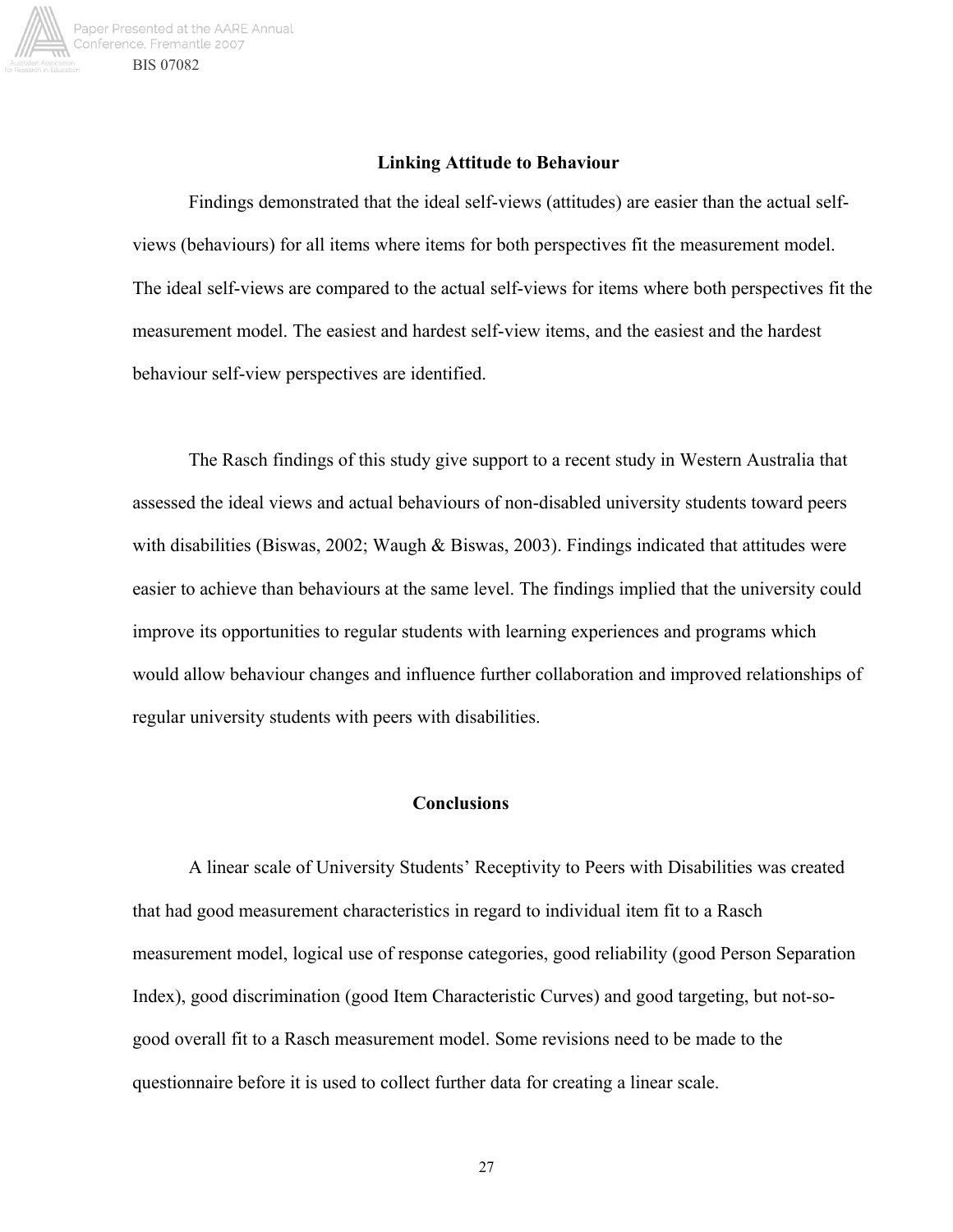

Four main inferences were drawn from the Rasch-created linear scale of Receptivity to Peers with Disabilities. One is that the ideal self-views (attitudes) are easier than the actual selfviews (behaviours), for all items where both perspectives fit the measurement model. Two is that the students do make an effort to appreciate and recognise academic and non-academic achievements of peers with disabilities at university but find it moderately hard to do so. Three is that the students found it very hard to involve themselves in promoting optimal participation of peers with disabilities in quality higher education. Four is that Receptivity to Peers with Disabilities is significantly higher at the Universities of Calcutta and Jadavpur in India than at Edith Cowan University and the University of Notre Dame in Western Australia, and Receptivity is significantly higher at the University of Notre dame than at Edith Cowan University.

#### **REFERENCES**

- Andrich, D., Sheridan, B. & Luo, G. (2005). *RUMM 2020: A windows-based item analysis program employing Rasch unidimensional measurement models.* Perth: RUMM Laboratory
- Biswas, M. (2002). University students' acceptance of peers with disabilities. Unpublished masters thesis. Edith Cowan University, Perth, Western Australia.
- Cohen, J. (1988). *Statistical power analysis for the behavioral sciences* (2<sup>nd</sup> ed.). Hillsdale, NJ: Lawrence Erlbaum Associates.
- Darcy, S. and Daruwalla, P.S. (1999). The trouble with travel: Tourism and people with disabilities. *Social Alternatives*, Vol 18, No. 1 January, pp 41-48.
- Darley, J. M., Glucksberg, S., Kamin, L. J., & Kinchla, R. A. (1984). *Psychology*. Englewood Cliffs, NJ: Prentice Hall

Disability India Organization. (2004). [On-line] Available: http//www/disabilityindia.org/din.Jour/article3.html

- Disability Policy for Western Australia (August, 1992). An introduction to A Fair go for Everyone [Video]. Perth: LISWA. Available from Cambridge Library, Floreat Forum, Western Australia.
- Fernald, D. (1997). *Psychology.* Englewood Cliffs, NJ: Prentice Hall, Inc.
- Forlin, C. (1997). Re-designing pre-service teacher education courses: An inclusive curriculum in new times. Reports-Research. Retrieved June 6, 2001, from Eric Document: 'E' Subscribe on-line database. Reproduction Service No .ED 425 583.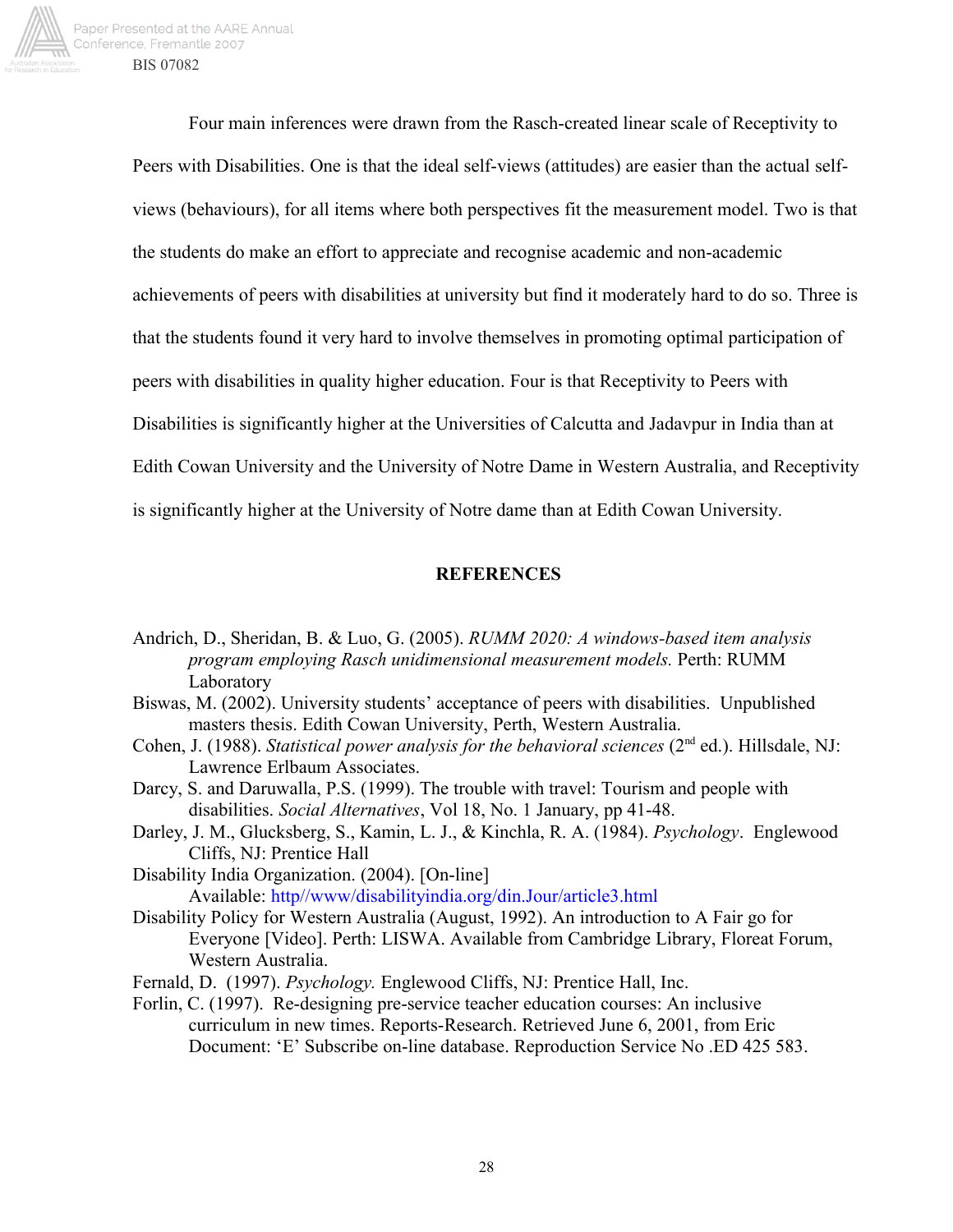

- Gerber, P. (1977). Awareness and handicapping conditions and sociometric status in an integrated preschool setting. *Mental Retardation,* 15, 24-25.
- Gleason, J. (1991). Multicultural and exceptional student education: Separate but equal? *Preventing School Failure*, 36 (1), 47-49.
- Human Rights and Equal Opportunity Commission (1993). *An Act Against Disability Discrimination: The Federal Disability Discrimination Act*. Sydney, NSW: Human Rights Australia.
- Jenkinson, J. C. (1997*). Mainstream or special? Educating students with disabilities*. Padstow, Cornwall: T.J. Press (Padstow) Ltd.
- Kemp, C. (2003). Mainstream education for children with intellectual disabilities: a moral right. Macquarie University News. [On-line]. www.pr.mq.edu.au/ macnews/ShowItem.asp? ItemID = 121
- Likert, R. (1932). A technique for the measurement of attitudes. *Archives of Psychology*, 140, 1- 55.
- Lynch, J. (1994). Provision for Children with Special Educational Needs in the Asia Region. Retrieved December 13, 2002 World Wide Web: http:// inclusion.uwe.ac.uk/csie/sensaia.htm
- Masters, G.N. (1997). Partial credit model. In John P. Keeves (ed.), *Educational Research,*

*Methodology and Measurement* (2<sup>nd</sup> ed.) (pp.857-863). Oxford, UK: Elsevier Science

- New Zealand Disability Strategy, (2001). *Making a World of Difference: Social Policy*. Wellington, New Zealand: DPA.
- Noland, E.N., McLaughlin, T.F., Howard, V. F., & Sweeny, W.J. (1993). Peer attitudes toward students with disabilities: A comparison of the in-class pull-out models of service delivery. *British Columbia Journal of Special Education*. 17 (3), 210-217.
- Osgood, C., Suci, G. & Tannenbaum, P. (1957). *The measurement of meaning*. Urbana, IL: University of Illinois Press.
- Prentice, M. (2002). Serving students with disabilities at the community college. ERIC Clearinghouse for Community Colleges. Retrieved November 12, 2002, from WWW.gseis.ucla.edu/ERIC/digests/dig0202.htm.
- Rasch, G. (1960/1980/1992). *Probabilistic models for some intelligence and attainment tests* (Expanded edition). Chicago, IL: MESA Press (original work published in 1960).
- Reber, C.K. (1995). *Attitudes of preservice teachers toward students with disabilities: Do practicum experiences make a difference*? Retrieved June 9, 2001, from E-Subscribe, EDRS database (ED 390 825) on the World Wide Web: http://www.askeric.org /Eric
- Saravanabhavan, S. & Saravanabhavan, R. C. (2001). Attitudes toward disabilities across cultures*. Educational Practice and Theory,* Vol.23, No. 2, 2001, pp. 49-60.
- Scarr, S. & Zanden, J. V. (1984). *Understanding Psychology* (4<sup>th</sup> edition). Toronto: Random House, Inc.
- Schibeci, R. A. (1985). Attitude to Science. Unpublished PhD thesis, Murdoch University, Perth, Western Australia.
- Singh, A. N. (2001). Enabling the differently able: Overview of policies for the disabled. Vikas Marg, Shakarpur, New Delhi: Shipra Publishers. Retrieved on April 24, 2003, from The Hindu: On-line edition of India's national newspaper published on Tuesday, October 09, 2001 from www.google.com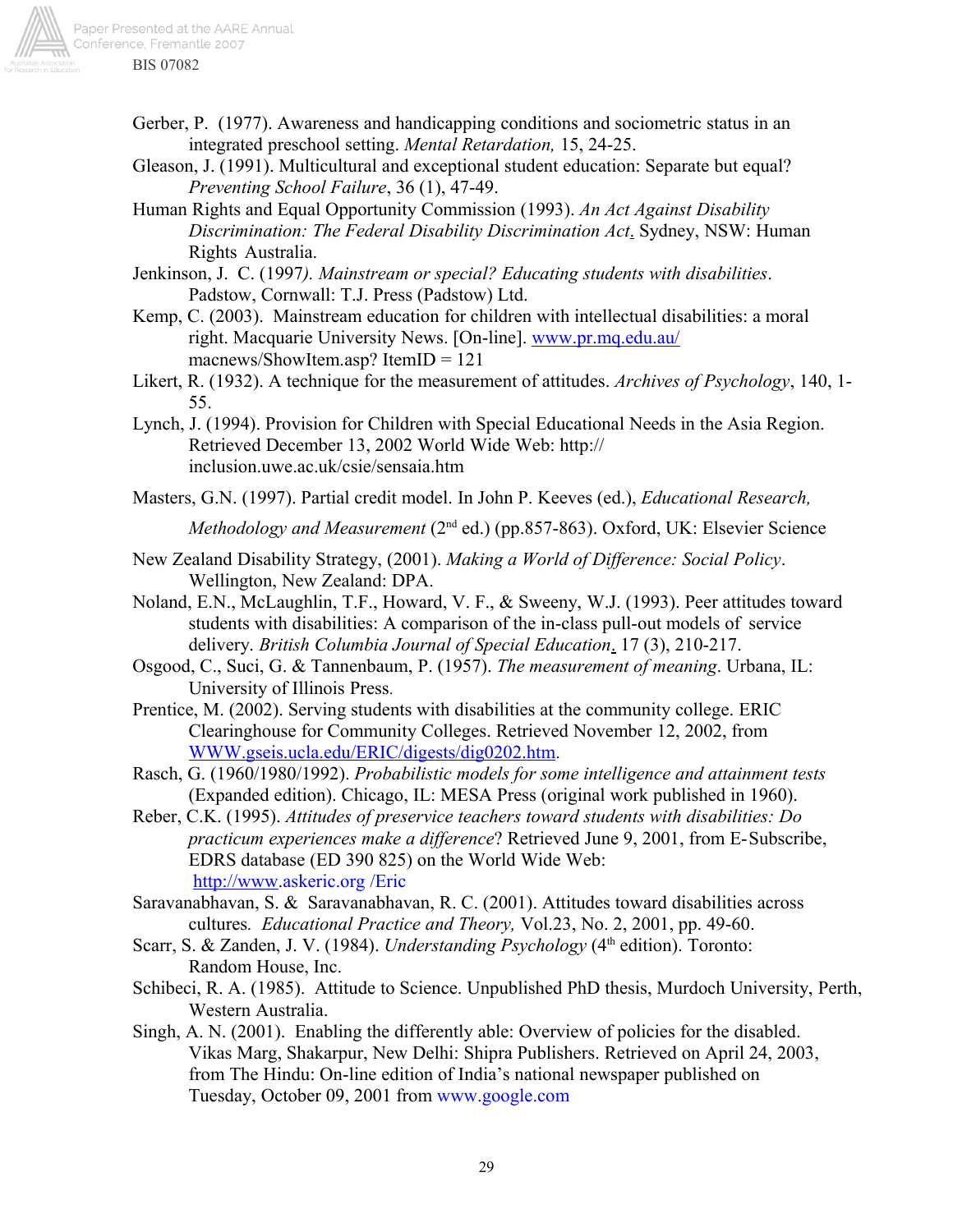

- Skinner, B. F. (1989). Recent Issues in the Analysis of Behaviour. Ohio: Merrill Publishing Company.
- Tait, K. & Purdie, N. (2000). Attitude toward Disability: teacher education for inclusive environments in an Australian University. *International Journal of Disability, Development and Education*, 47(1), 25-38.
- Treolar, L.L. (1999). Editor's Choice: Lessons on disability and rights of students. *Community College Review*, 27 (1), 30-40, (ERIC Document Reproduction No. EJ590042).
- Triandis, H. (1971). *Attitude and attitude change.* Toronto, Canada: John Wiley & Sons. Inc.
- Tyrer, A. (2002). The Human Rights Act in education. [On-line]. Retrieved December 2, 2002 from WWW: http://www.atyrer.demon.co.uk/stammer/dda/ed\_post16.htm
- Ward, J., Center, Y. & Bochner, S. (1994). A question of attitudes: integrating children with disabilities into regular classrooms? *British Journal of Special Education*, 21(1), 34-38.
- Waugh, R.F. (1999). Approaches to Studying Inventory for students in higher education: A Rasch measurement model analysis. *British Journal of Educational Psychology,* 69, 63- 79.
- Waugh, R.F. (2001a) Creating a scale to measure motivation to achieve academically: Linking attitudes and behaviours using Rasch measurement. *British Journal of Educational Psychology.*
- Waugh, R.F. (2001b). Measuring ideal and real self-concepton the same scalebased on a multifaceted hierarchical model of self-concept. *Educational and Psychological Measurement*, 61 (1), 85-101
- Waugh, R.F. (Ed.) (2003). *On the forefront of educational psychology*. New York: Nova Science Publishers.
- Waugh, R.F. (Ed.) (2005). *Frontiers in educational psychology*. New York: Nova Science Publishers.
- Waugh, R.F. (2006). Rasch measurement. In N.J. Salkind (Ed.), *Encyclopedia of Measurement and Statistics*. Thousand Oaks, CA: Sage Publications
- Waugh, R. F. & Biswas, M. (2003). University students' acceptance of peers with disabilities: A Rasch measurement. In: *On the Forefront of Educational Psychology* (R. F. Waugh, Ed. pp. 157-176). New York: Nova Science Publishers.
- Wright, B.D. (1999). Fundamental measurement for psychology. In: *The new rules of measurement* (S.E. Embretson & S.L. Hershberger, Eds., pp.65-104). Mahwah, NJ: Lawrence Erlbaum Associates